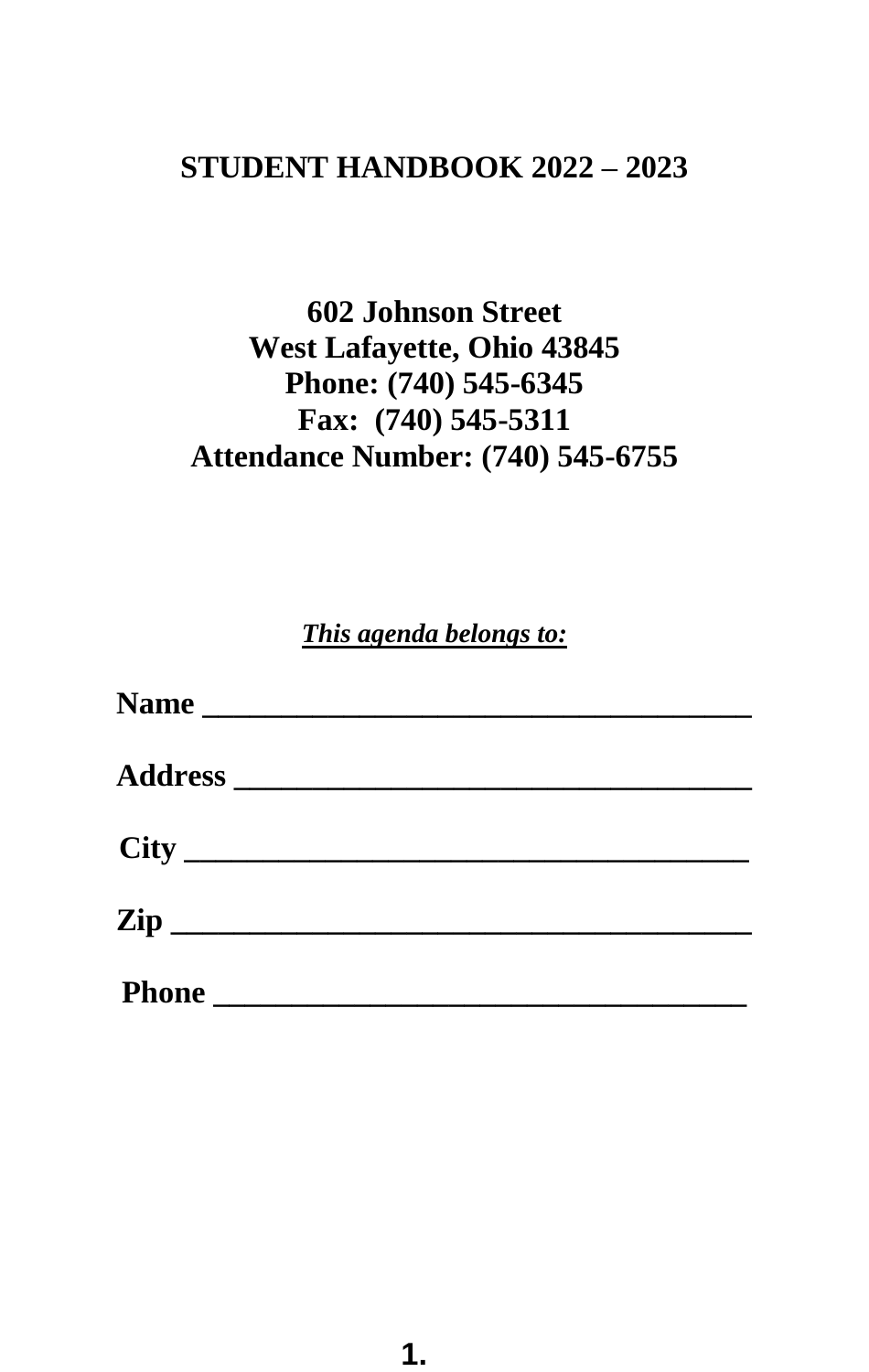#### **Table of Contents**

| Welcome to RHS                                                | 4  |
|---------------------------------------------------------------|----|
| School Website                                                | 4  |
| Guiding Principles                                            | 4  |
|                                                               | 6  |
| <b>Excessive Absences</b>                                     | 7  |
| Absence Intervention Team                                     | 7  |
| Habitually Absent -- Loss of Driving Privilege                | 9  |
| Parental Request for Special Absence                          | 9  |
| Early Dismissal from School                                   | 9  |
| <b>Student Dismissal Precautions</b>                          | 9  |
| Emergencies                                                   | q  |
| Out of School Appointments                                    | 9  |
| <b>College Visits</b>                                         | 9  |
| Attendance to Class after Loss of Credit                      | 10 |
| Attendance for Extra-Curricular Participation                 | 10 |
| Out of School Suspension or Expulsion                         | 10 |
|                                                               | 10 |
| <b>Grading Policy</b>                                         | 10 |
| <b>Grading Periods</b>                                        | 11 |
| Make-up Work                                                  | 12 |
| Incomplete Grades                                             | 12 |
| Honor Roll                                                    | 12 |
| Athletic Eligibility/Policies                                 | 12 |
| <b>Graduation Requirements</b>                                | 13 |
|                                                               | 14 |
| <b>Early Graduation Requirements</b>                          |    |
| Guidance Department                                           | 14 |
| <b>Class Changes</b>                                          | 14 |
| Application for College or Scholarships                       | 14 |
| General Procedures & Regulations                              | 15 |
| Student Appearance (Dress Code)                               | 15 |
| Book bags                                                     | 16 |
| Lockers and Search & Seizure                                  | 16 |
| Student Drop-off and Pick-up                                  | 16 |
| <b>Student Vehicles</b>                                       | 16 |
| Parking                                                       | 17 |
| <b>Bus Regulations</b>                                        | 17 |
| <b>Bus Loading</b>                                            | 17 |
| Code of Conduct                                               | 17 |
| Violations of the Code                                        | 18 |
| Rule 1 -- Disruption of School                                | 18 |
| Rule 2 -- Damage of School Property                           | 18 |
| Rule 3 -- Damage to Private Property                          | 18 |
| Rule 4 -- Assault and/or Battery; Harassment                  | 18 |
| Rule 5 -- Dangerous Weapons and Instruments                   | 18 |
| Rule 6 -- Tobacco, Narcotics, Alcohol, Drugs                  | 19 |
| Rule 7 -- Insubordination                                     | 19 |
| Rule 8 -- Profanity and/or Obscene Language                   | 19 |
| Rule 9 -- Truancy and Tardiness                               | 19 |
| Rule 10 -- Theft                                              | 20 |
| Rule 11 -- Cheating                                           | 20 |
| Rule 12 -- Repeated Violations of Directions, Policies, Rules | 20 |
| Rule 13 -- Conduct Outside of School Hours                    | 20 |
| Hazing-Bullying Policy                                        | 20 |
| <b>Detention Procedures</b>                                   | 22 |
|                                                               | 23 |
| Dances                                                        | 23 |
| <b>Class Sales Projects</b>                                   | 23 |
| Flag Auxiliary                                                | 23 |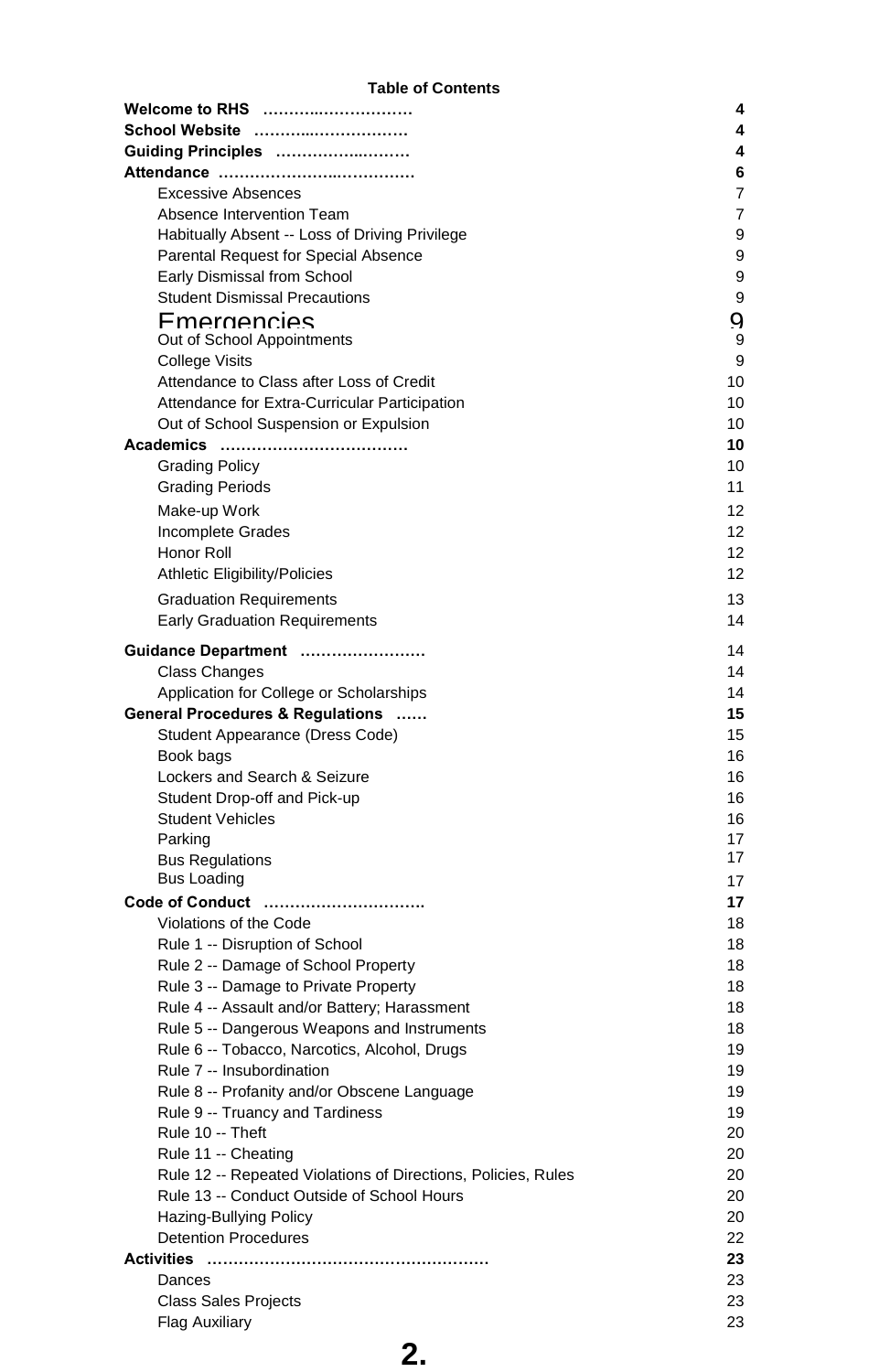| Drama Club                            | 23 |
|---------------------------------------|----|
| Chorale                               | 23 |
| Foreign Language Club                 | 23 |
| Media Center Club                     | 23 |
| National Honor Society                | 24 |
| Quiz Team                             | 24 |
| <b>Student Council</b>                | 24 |
| <b>Teen Institute</b>                 | 24 |
|                                       | 25 |
| <b>Assembly Programs</b>              | 25 |
| Auditorium                            | 25 |
| <b>Bell Schedule</b>                  | 25 |
| Cafeteria                             | 25 |
| Change of Address                     | 26 |
| <b>Computer Usage</b>                 | 26 |
| Eighteen Year-Old Policy              | 26 |
| Fees                                  | 26 |
| <b>Fire Drills</b>                    | 26 |
| Food and Beverages                    | 27 |
| <b>Hall Passes</b>                    | 27 |
| Insurance                             | 27 |
| Lost and Found                        | 27 |
| Medication                            | 27 |
| Privileges                            | 27 |
| Release of Directory Information      | 27 |
| Romances                              | 28 |
| Security                              | 28 |
| Signs                                 | 28 |
| <b>Student Prayer</b>                 | 28 |
| <b>Textbooks</b>                      | 28 |
| <b>Visitor Entrance</b>               | 28 |
| <b>Video Monitors</b>                 | 28 |
| <b>Rights of Parents and Students</b> | 28 |
| Credit Flexibility                    | 29 |
|                                       | 31 |
|                                       |    |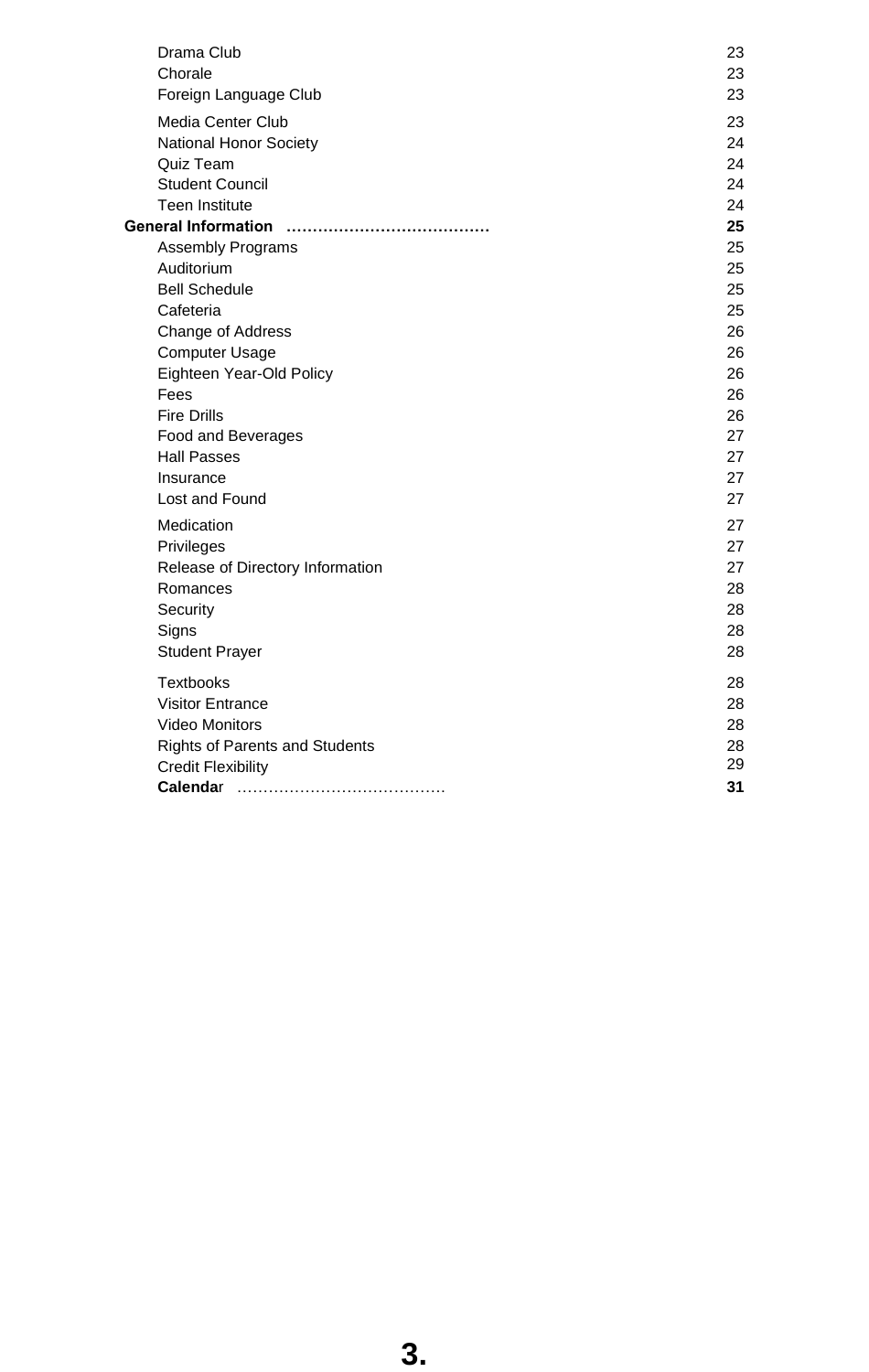# **WELCOME TO RHS!**

Welcome to Ridgewood High School! This is a new and exciting year for students, parents, teachers, and staff. We wish you the very best as you begin another school year. We are committed to providing an atmosphere in which students can succeed and develop their potential. This handbook is provided as a resource for students, parents, and staff. Please take the time to read it carefully.

The principal is responsible for safety, instruction, attendance, student behavior, student performance, and implementation of Board policies. The principal's actions will be guided by the regulations found in this handbook. In all of these matters, the principal has discretion where exceptional circumstances exist.

# **DISCLAIMER**

The agenda Is produced for a student's educational and informational use. Ridgewood High School plans school-related issues several months in advance. Some items in the agenda may or may not be resolved due to the early press date of the agenda. Students will be advised of the unresolved changes to the agenda at the beginning of each school year or as necessary throughout the school year. Final authority regarding dress code and attendance is vested in the Principal.

# **PHILOSOPHY**

The Ridgewood Public Schools exist to help all of the children of the school district realize their optimum personal development and to participate in and contribute to the democratic society.

To the end that such personal development may be realized, the instructional program emphasizes the dignity and worth of each individual as well as the importance of the fundamental skill subjects and the creative arts. In implementing the instructional program, the schools stress developing concepts, making comparisons, and drawing conclusions; developing proper attitudes toward basic human values; developing respect for authority and hard work; and developing wholesome personalities.

To the end that youth participate in and contribute to a democratic society, emphasis is placed on the importance of flexibility and adjustment to a fast-changing world and participation in the democratic process appropriate to the child's developmental level.

# **MISSION STATEMENT**

We the People of Ridgewood High School agree that it is our mission to provide the best quality education for each student and to enable all students to reach their highest potential.

## **WEB SITE**

The Ridgewood Local Schools web site is www.ridgewood.k12.oh.us. School information can be accessed via this web site.

# **GUIDING PRINCIPLES**

### **Introduction**

During your high school years, the staff and administration work at refining your academic and social skills as well as putting the final touches on qualities that we believe are essential for your on-going development and future success and happiness. We will call these qualities our **Guiding Principles** and we will promote them during the years you spend under our care and guidance.

**1. Responsibility:** This means being accountable and accepting the consequences of your actions; considering yourself answerable for something. You will have lots of studying to do, as well as papers, homework and assignments. You will also have deadlines to meet and priorities to establish. Remember that school is **Your Job -** you must prepare yourself to enter society as a productive and responsible citizen.

2. Deliberateness: This means thinking seriously about something. Your teachers will encourage you to check your work and think things through with proper care. **If a job is worth doing, it is worth doing well.** Give your job your best effort. Aim not only at accuracy but excellence as well.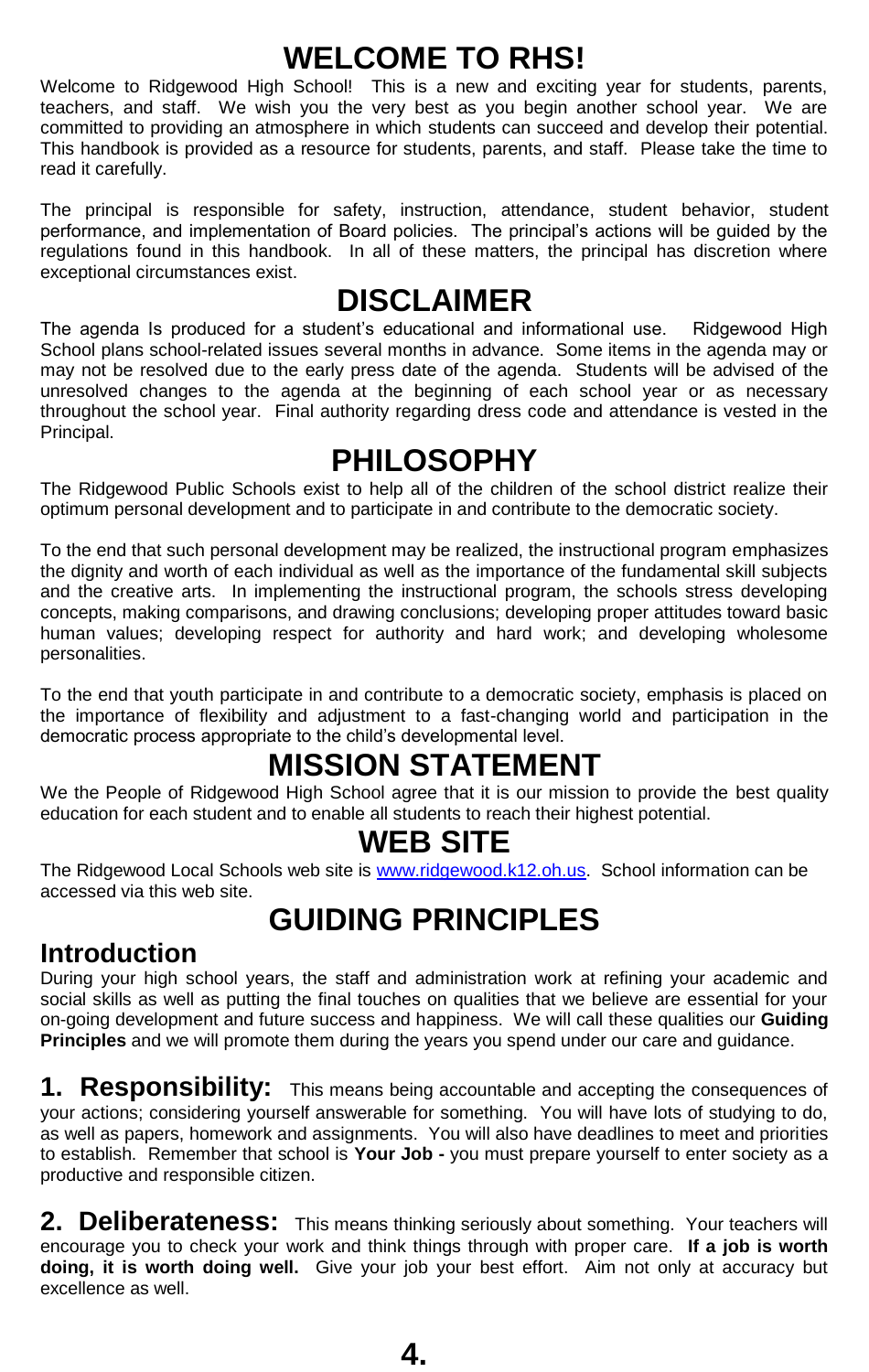**3.** Initiative: This means the capacity to be a self-starter, to take care of what needs to be done without being told or pushed**.** Your teachers will encourage you to think and act on your own without prompting. Be eager to do something. We can all sit back and complain; that won't change the situation. If we want to improve things we have to step up to the front and make the first move.

4. Perseverance: This means sticking to the task in spite of obstacles or difficulties. It requires hard work and not giving up. Your teachers will not accept substandard work from you. They will demand that you keep working at a task and redoing it until you get it right. In all that you do, give it your best.

**5. Optimism**: This means having a positive view of school and life. You need to view life with hope and believe that things will work out for the best. Don't get discouraged if you make mistakes or things don't work out. You can learn from these mistakes and you can grow from failures. Keep your mind focused on the bright side of life.

**6. Courage**: Courage means bravery in the face of fear, the unknown, and other obstacles, which you may encounter throughout life. Be willing to stand up for what you believe; be willing to put your beliefs and opinions into practice; be willing, at times, to take a risk and try new things. Confront obstacles without giving way to fear.

**7. Respect**: This means having a regard for others and things. Treat others with dignity and regard, be courteous and polite; the world does not revolve around you, nor does the world cater to your needs. Be sensitive to others, they are important as well. Be considerate of others and their needs and treat their goods with proper care. Treat others as you would like them to treat you.

**8. Compassion:** Be kind and sympathetic towards others in distress. Lend a hand to those in need. Be generous with your time. Be willing to help others.

**9. Adaptability:** Be willing to put yourself in step with changing circumstances. In life, you will experience many changes. People will come and go out of your lives. Your ideas about things will change. Technology is changing the way you will work and live. You will have new teachers, new demands and expectations - be flexible and adapt.

**10. Honesty:** This means integrity, truthfulness, and sincerity. The honest person does not deceive, steal, or take advantage of the trust of others. Do your own work in school. Do not cheat. In the workplace you will be expected to produce and perform your own work. Cheating only hurts you and you lose the respect of others. Besides, teachers can tell when someone has been cheating.

**11. Trustworthiness**: Be reliable and believable. The best thing you can give people is your word. If people cannot accept your word, they will not trust you.

**12. Loyalty:** This means commitment, dependability, and being faithful. This is the quality of showing commitment to a person, company, team, or group in the performance of duty or sticking to a contract you have made with another person. Your coach expects commitment to the team. Your principal expects commitment to your school. Your teachers expect commitment to your job - **Learning.**

**These are the qualities that your teachers and administrators believe you need to refine during your high school years. If you work together and keep these in mind when you are dealing with people and problems, then you can be assured that your high school years will be happy and fruitful; in addition, you will be ready to take on whatever life has to offer.**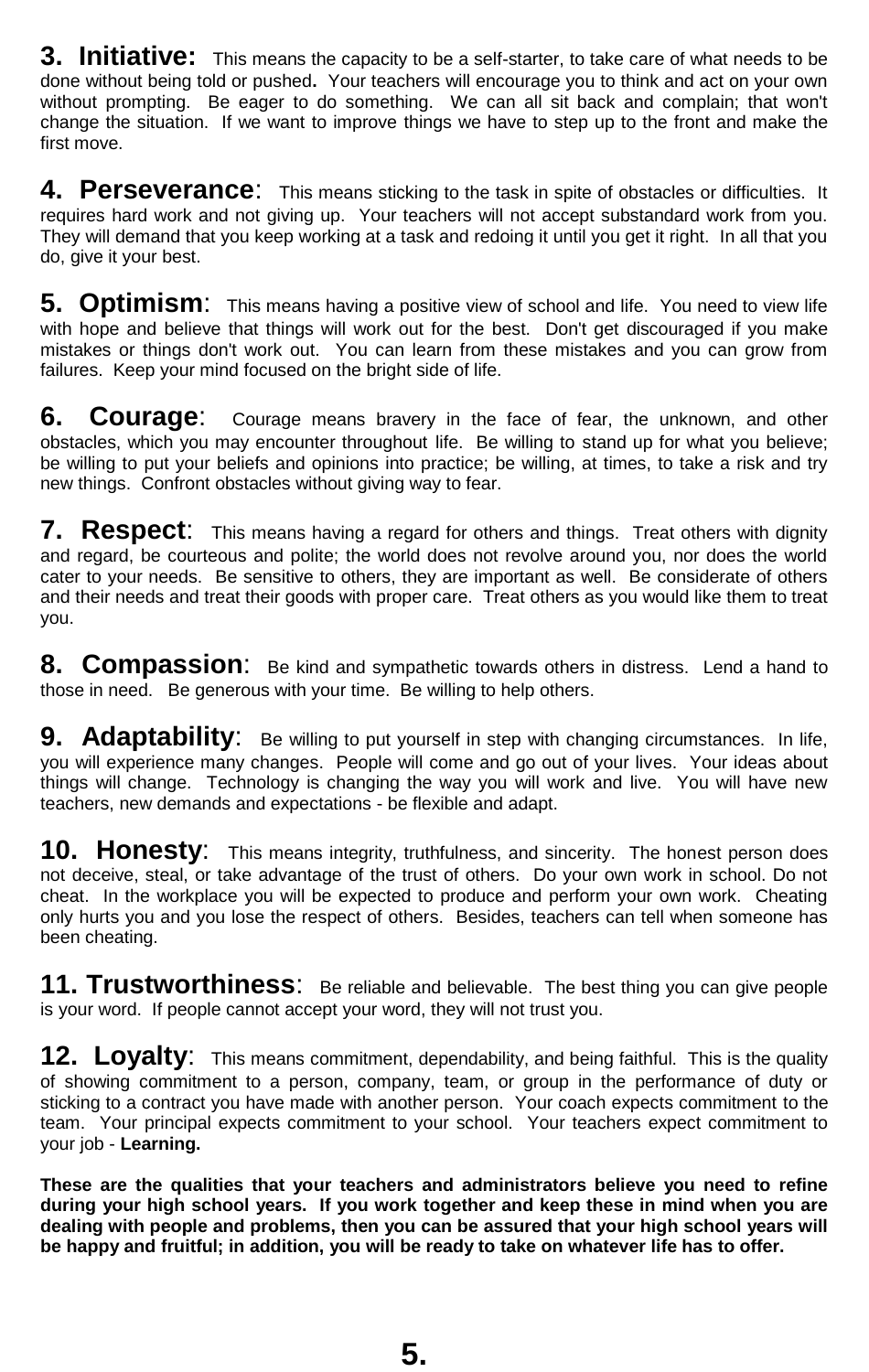# **ATTENDANCE**

The educational program offered by this District is predicated upon the presence of the student and requires continuity of instruction and classroom participation. Attendance shall be required of all students enrolled in the schools during the days and hours that the school is in session or during the attendance sessions to which s/he has been assigned.

A student in grades 9 through 12 may be considered a full-time equivalent student provided the student is enrolled in at least five (5) units of instruction, as defined by State law, per school year.

In accordance with statute, the Superintendent shall require, from the parent of each student of compulsory school age or from an adult student who has been absent from school or from class for any reason, a written statement of the cause for such absence. The Board of Education reserves the right to verify such statements and to investigate the cause of each single absence or prolonged absence.

The Board considers the following factors to be reasonable excuses for time missed at school:

- A. personal illness (a written physician's statement verifying the illness may be required)<br>B. illness in the family necessitating the presence of the child
- illness in the family necessitating the presence of the child
- C. quarantine of the home
- D. death in the family
- E. necessary work at home due to absence or incapacity of parent(s)/guardian(s)
- observation or celebration of a bona fide religious holiday
- G. out-of-state travel (up to a maximum four (4) days per school year that the student's school is open for instruction) to participate in a District-approved enrichment or extracurricular activity

Any classroom assignment missed due to the absence shall be completed by the student.

If the student will be absent for twenty-four (24) or more consecutive hours that the student's school is open for instruction, a classroom teacher shall accompany the student during the travel period to provide the student with instructional assistance.

- H. such good cause as may be acceptable to the Superintendent<br>I medically necessary leave for a pregnant student in accordance
- I. medically necessary leave for a pregnant student in accordance with Policy 5751<br>J. service as a precinct officer at a primary, special or general election in accordar
- service as a precinct officer at a primary, special or general election in accordance with the program set forth in Policy 5725

Attendance need not always be within the school facilities, but a student will be considered to be in attendance if present at any place where school is in session by authority of the Board.

The Board shall consider each student assigned to a program of other guided learning experiences to be in regular attendance for the program provided that s/he reports to such staff member s/he is assigned for guidance at the place in which s/he is conducting study, and regularly demonstrates progress toward the objectives of the course of study.

The Superintendent may excuse a student over fourteen (14) years of age from attendance at school for a future limited period for the purpose of performing essential work directly or exclusively for his/her parents or guardians. Such excuse should not exceed five (5) days and may at the discretion of the Superintendent be renewed for five (5) additional days. At no time, however, shall such excuse cause a student to be absent from school for a period of more than ten (10) consecutive days**.**

At the discretion of the Superintendent, a student may be excused for a longer period of time than ten (10) days if a child's parent or guardian has recently died or become totally or partially incapacitated and there is no older brother or sister living in the home who is out of school. (The Superintendent may request a certificate of a physician attesting to the physical condition of the parent or guardian.)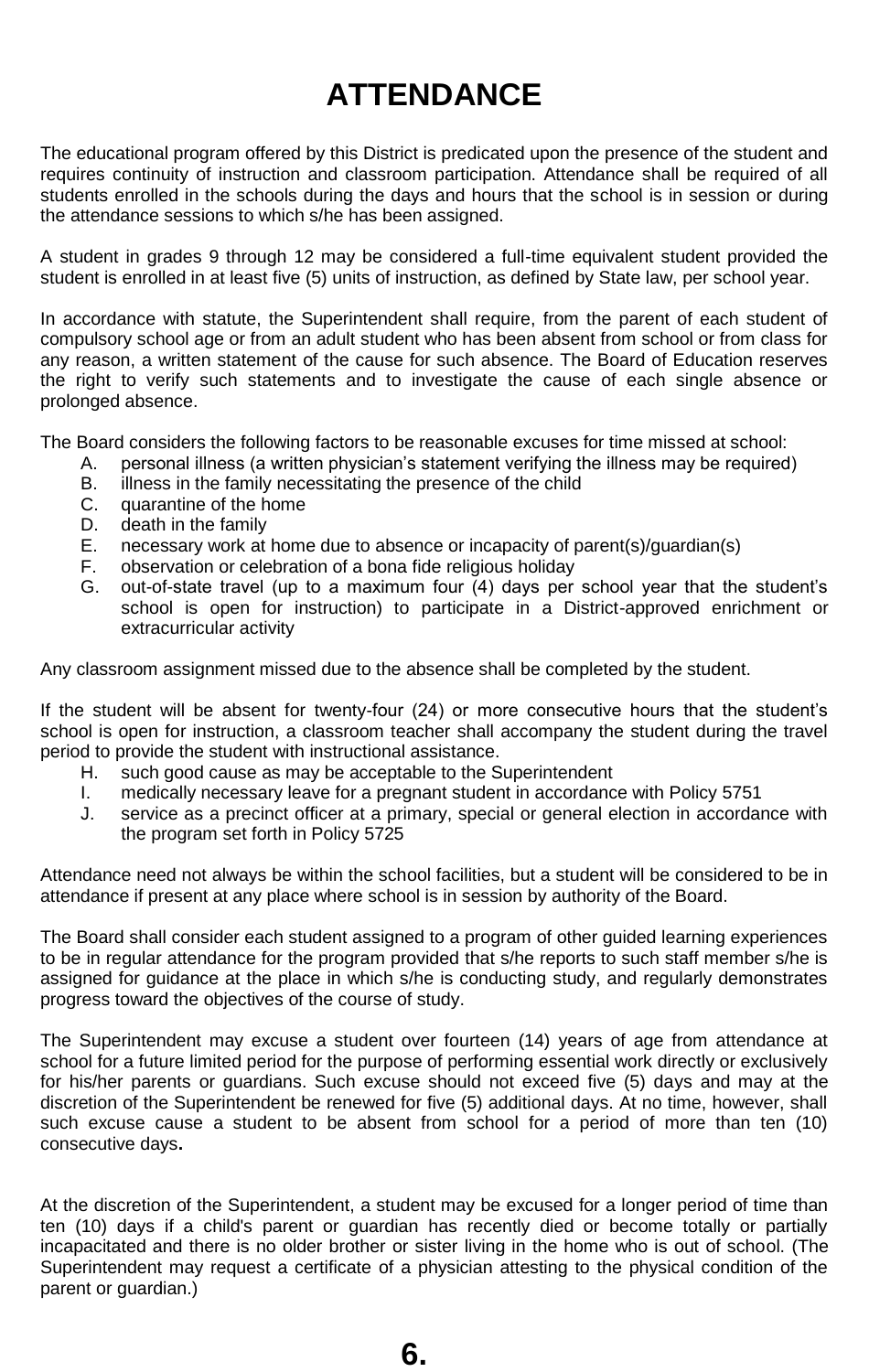Attendance shall be taken at the commencement of the school day in buildings with non-periodbased schedules. Attendance for students arriving late or leaving early must be tracked and recorded to the nearest full hour.

### **Excessive Absences**

When a student of compulsory school age is absent from school with or without legitimate excuse for thirty-eight (38) or more hours in one school month, or sixty-five (65) or more hours in a school year, the attendance officer shall notify the child's parent or guardian of the child's absences, in writing, within seven (7) school days after the date of the absence that triggered the notice requirement. At the same time written notice is given, any appropriate intervention action listed herein may be taken.

A student will be considered habitually truant if the student is of compulsory school age and absent without a legitimate excuse for thirty (30) or more consecutive hours, for forty-two (42) or more hours in one (1) school month, or for seventy-two (72) or more hours in one (1) school year.

Legitimate excuses for the absence of a student who is otherwise habitually truant include but are not limited to:

- A. the student was enrolled in another school district;<br>B. the student was excused from attendance in accord
- the student was excused from attendance in accordance with R.C 3321.04; or
- C. the student has received an age and schooling certificate.

### **Absence Intervention Team**

To the extent required by law as determined on an annual basis, within ten (10) days of a student becoming habitually truant, the Principal shall assign the student to an absence intervention team.

Within fourteen (14) school days after the assignment of a student to an absence intervention team, the team shall develop an intervention plan for that student in an effort to reduce or eliminate further absences. Each intervention plan shall vary based on the individual needs of the student, but the plan shall state that the attendance officer shall file a complaint not later than sixty-one (61) days after the date the plan was implemented, if the child has refused to participate in, or failed to make satisfactory progress on, the intervention plan. Within seven (7) school days after the development of the plan, reasonable efforts shall be made to provide the student's parent/guardian/custodian, with written notice of the plan.

As part of the absence intervention plan, the Principal may, in his/her discretion contact the appropriate juvenile court and ask to have a student informally enrolled in any alternative to adjudication described in R.C. 2151.27(G).

Each absence intervention team may vary based on the needs of each individual student but shall include a representative from the child's building, another representative from the child's building who knows the child, and the child's parent or parent's designee, or the child's guardian, custodian, guardian ad litem, or temporary custodian. The team also may include a school psychologist, counselor, or social worker to assist students and their families in reducing absences.

The members of the absence intervention team shall be selected within seven (7) school days of the student meeting the habitually truant threshold. Within the same period of seven (7) school days, the Principal shall make at least three (3) meaningful, good faith attempts to secure the participation of the student's parent/guardian/custodian, guardian ad litem, or temporary custodian on that team. A good faith attempt to secure the participation of the parent shall include, but not be limited to, contacting (or attempting to contact) the parent by telephone, email, or regular mail. If the student's parent responds to any of those attempts, but is unable to participate for any reason, the Principal shall inform the parent of the parent's right to appear by designee. If seven (7) school days elapse and the student's parent/guardian/custodian, guardian ad litem, or temporary custodian fails to respond to the attempts to secure participation, the attendance officer shall investigate whether the failure to respond triggers mandatory abuse or neglect reporting to the public children services agency. At the same time, the absence intervention team shall continue to develop an intervention plan for the child notwithstanding the absence of the child's parent/guardian/custodian, guardian ad litem, or temporary custodian.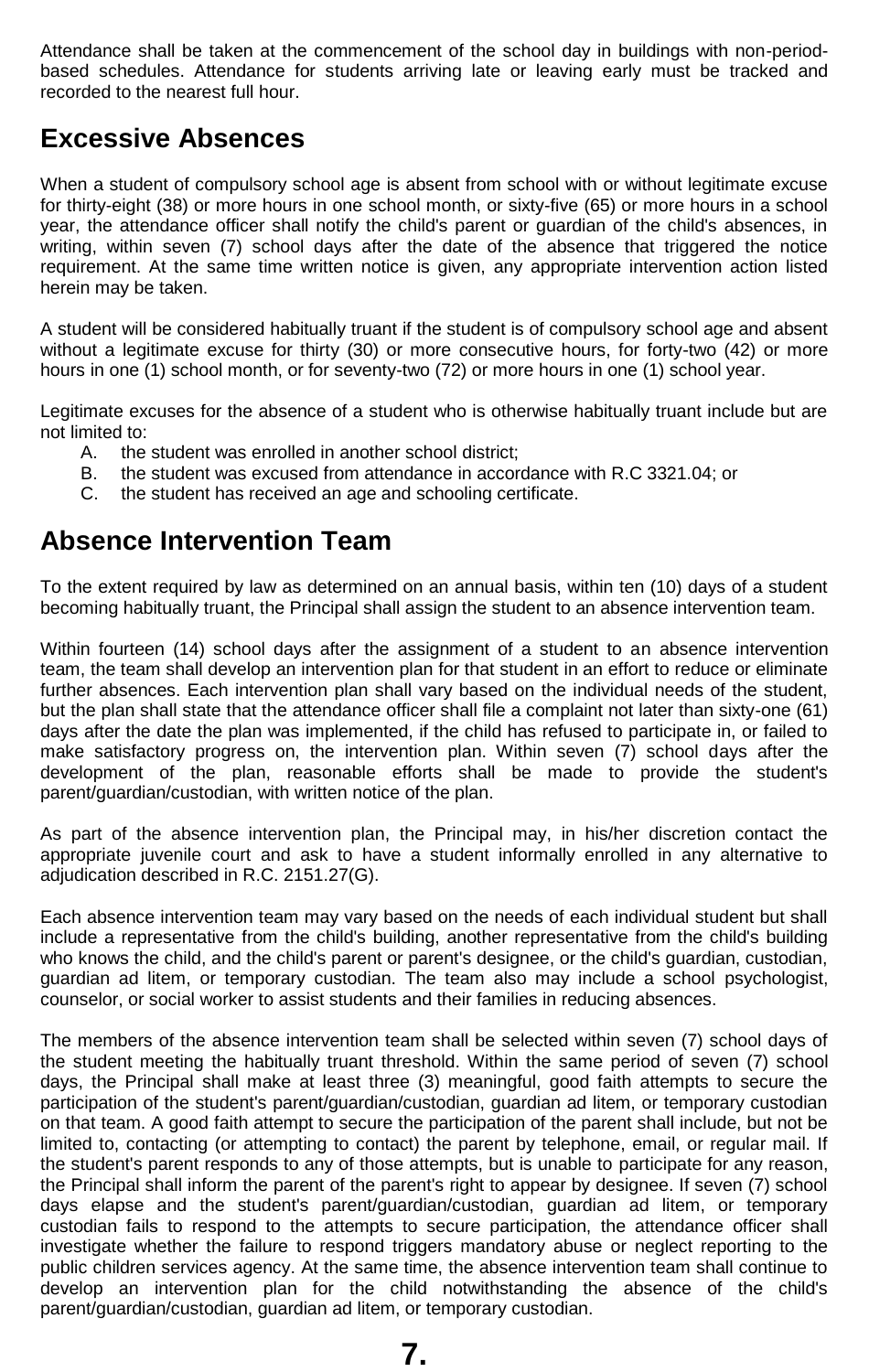In order to address the attendance practices of a student who is habitually truant, the intervention team may, as part of an intervention plan, take any of the following intervention actions:

- A. provide counseling to the student<br>B. request or require a parent to atter
- B. request or require a parent to attend a truancy prevention mediation program<br>C. notify the Registrar of Motor Vehicles of the student's absences
- notify the Registrar of Motor Vehicles of the student's absences
- D. take appropriate legal action
- E. assignment to an alternative school (Note: If the District has established an alternative school, it must appear as an alternative intervention strategy.)

In the event that a student becomes habitually truant within twenty-one (21) school days prior to the last day of instruction of a school year, the Principal may, in his/her discretion, assign the Principal (one (1) school official) to work with the child's parent/guardian/custodian, guardian ad litem, or temporary custodian to develop an absence intervention plan during the summer.

The absence intervention process shall commence upon the first day of instruction of the next school year.

#### Reporting Requirements

The attendance officer shall file a complaint in the juvenile court against a student on the sixty-first (61st) day after the implementation of an absence intervention plan or other intervention strategies, provided that all of the following apply:

- A. The student is habitually truant.
- B. The school district or school has made meaningful attempts to re-engage the student through the absence intervention plan, other intervention strategies, and any offered alternatives to adjudication, if applicable.
- C. school district or school has made meaningful attempts to re-engage the student through the absence intervention plan, other intervention strategies, and any offered alternatives to adjudication, if applicable.

If the student, at any time during the implementation phase of the absence intervention plan or other intervention strategies, is absent without legitimate excuse for thirty (30) or more consecutive hours or forty-two (42) or more hours in one school month, the attendance officer shall file a complaint in juvenile court against that student, unless the absence intervention team has determined that the student has made substantial progress on the absence intervention plan.

In the event that the sixty-first (61st) day after the implementation of the absence intervention plan or other intervention strategies falls on a day during the summer months, the absence intervention team may extend the implementation of the plan and delay the filing of the complaint for an additional thirty (30) days from the first day of instruction of the next school year.

Whenever any student of compulsory school age has sixty (60) consecutive hours in a single month or a total of ninety (90) hours of unexcused absence from school during the school year, s/he will be considered habitually absent. The Board authorizes the Superintendent to inform the student and his/her parents, guardian, or custodian of the record of absences without legitimate excuse as well as the District's intent to notify the Registrar of Motor Vehicles, if appropriate, and the Judge of the Juvenile Court of the student's unexcused absences.

If a student who is habitually truant violates the order of a juvenile court regarding the student's prior adjudication as an unruly child for being a habitual truant, s/he may further be adjudicated as a delinquent child.

The District shall report to the Ohio Department of Education, as soon as practicable, and in a format and manner determined by the Department, any of the following occurrences:

A. when a notice that a student has been absent with or without legitimate excuse for thirtyeight (38) or more hours in one (1) school month, or sixty-five (65) or more hours in a school year is submitted to a parent/guardian/or custodian;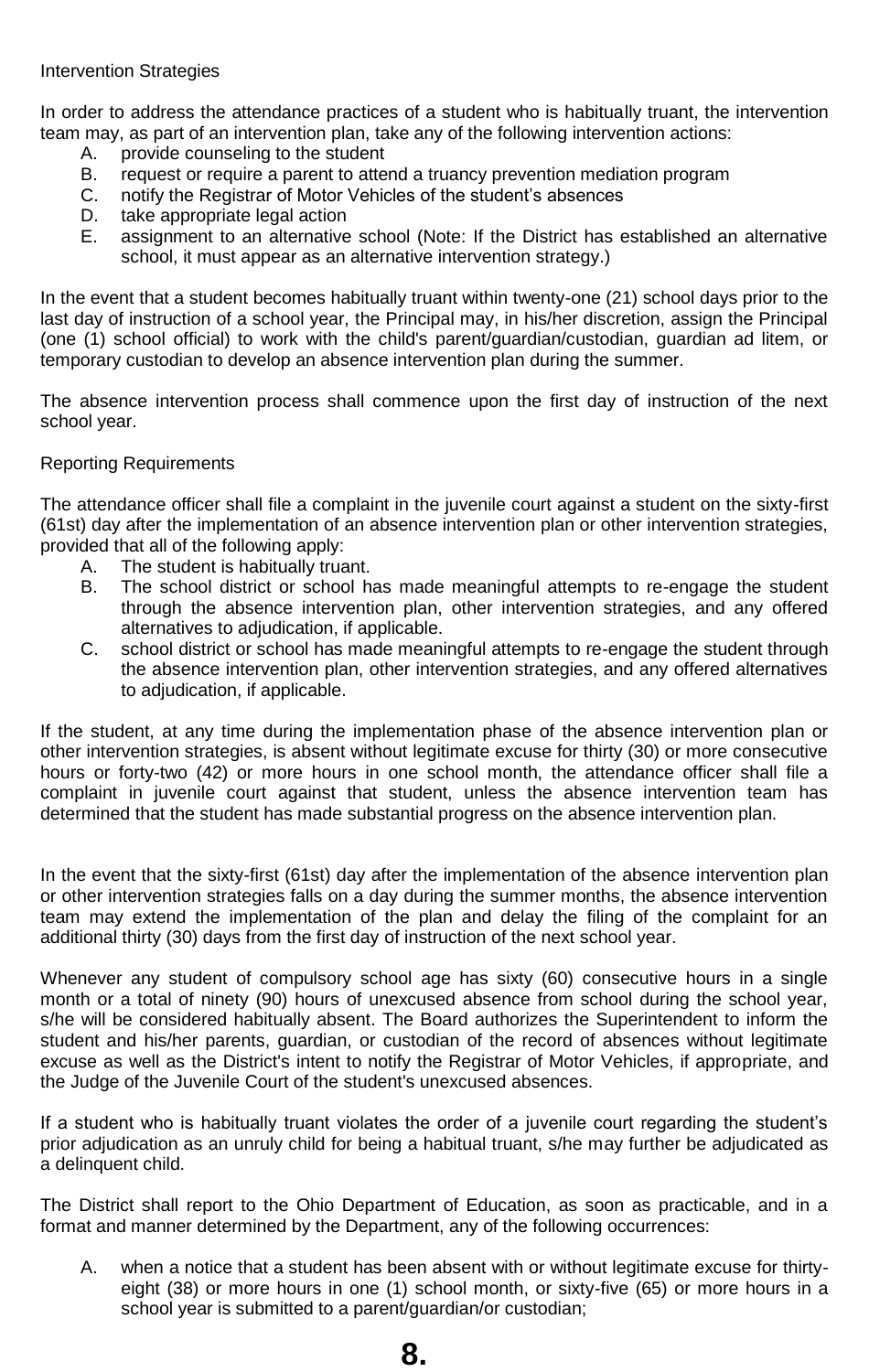- B. when a child of compulsory school age has been absent without legitimate excuse from the public school the child is supposed to attend for thirty (30) or more consecutive hours, forty-two (42) or more hours in one school month, or seventy-two (72) or more hours in a school year;
- C. when a child of compulsory school age who has been adjudicated an unruly child for being an habitual truant violates the court order regarding that adjudication;
- **D.** when an absence intervention plan has been implemented for a child under this policy**.**

## **Habitually Absent--Loss of Driving Privileges**

When a student has been absent without legitimate excuse for more than eight (8) consecutive days or a total of at least ten (10) days in a semester, the student's current or future driving privileges may be denied by the Superintendent.

### **Parental Request for Special Absence**

Parents planning to keep their children out of school at times other than those authorized by the school calendar must make arrangements through the principal's office. Student assignments must be acquired by the student before the requested absence.

### **Early Dismissal from School**

An early dismissal from school will be limited to emergency or professional appointments. Early dismissals will be treated as every other absence. Requests for early dismissals must be made by 8:35am. Parents should report to the high school office when arriving to pick-up their son or daughter.

Often, students request early dismissal on special event days, such as Fun Day and Christmas Movie Day. These days are still considered regular school days and students are expected and required to be present for the entire day, unless they have an appropriate excuse and arrangements have been made when arriving to school.

The student must have permission from the office before signing out. Students must remain at school once they have arrived.

### **Student Dismissal Precautions**

Permission for a student to leave school when school is in session will require approval by the principal or his/her designee. Requests will not be approved without a parent/guardian's permission.

#### **Emergencies**

**Students who become ill during the day must report to the office. A call will be made to the parents by the office personnel to make the necessary arrangements. Students are not permitted to sign themselves out of school and leave the building without permission from the office.**

**Note:** The school nurse is available in the nurse's clinic on a rotating basis with other district schools. If the nurse is not available in the clinic, students must report back to their scheduled class.

Note: Emergency Medical Forms must be turned in by the end of the 2<sup>nd</sup> week of school, in order for the school to prepare for emergencies such as illness at school. Failure to provide a completed Emergency Form will result in disciplinary action.

### **Out of School Appointments**

Students who have doctor, dentist, or other appointments that require their absence from school should report to the office the day of the absence and present a written and signed excuse from their doctor or dentist when they return. Appointments should, in so far as possible, be made on Saturdays, evenings, or while school is not in session.

### **College Visits**

College visitation provides the student with an opportunity to explore the educational programs of a college or university. Seniors are permitted to make two college or technical school visit that will not count as an absence. All arrangements must be made in advance in the guidance office. Underclass students considering Post-Secondary Options may be considered on an individual basis. Failure to follow the correct procedures will result in a regular absence being charged to the student.

- 1. Students are required to make up all classroom work the day they return to class.
- 2. Students should get all assignments and notify their teachers in advance of the college day.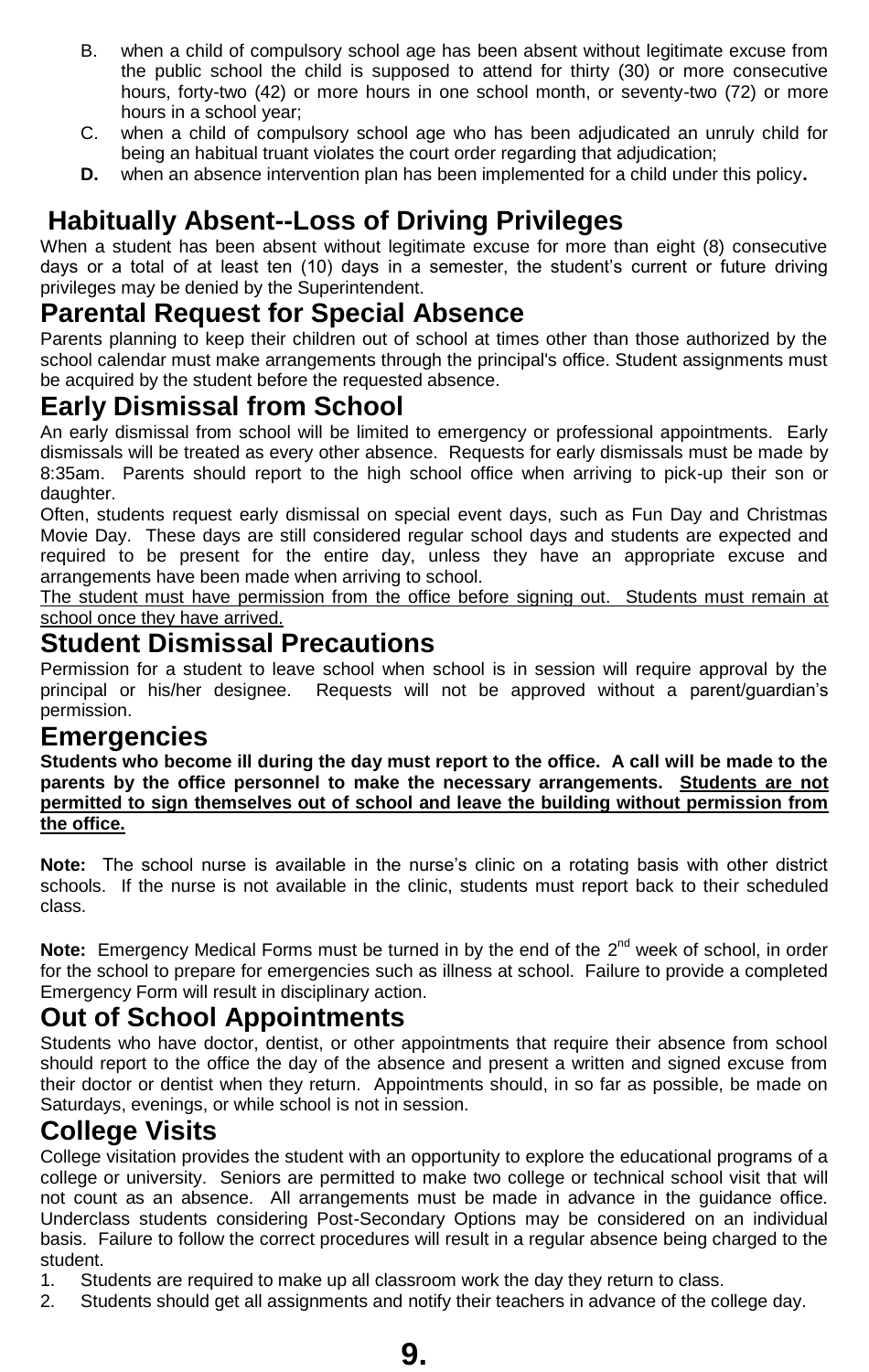3. To request a college day, the student must bring a parental permission note to the guidance office no later than the day before a visit. Notes or arrangements made the day of a visit will not be accepted.

4. Students must have the college representative complete a student visitation form.

### **Attendance to Class after Loss of Credit**

A high school student who is denied credit because of excessive absences must continue to attend that class. If the student continues to miss the class, suspension, court action, or expulsion may be recommended.

### **Attendance for Extra-Curricular Participation**

Students must be present for at least ½ day in order to participate in athletics and extra-curricular activities. The ½ day must be the second half of the school day unless extenuating circumstances warrant the approval of the Principal or Assistant Principal in advance. Students whose attendance falls below 90% attendance rate can still attend practices and participate in extra-curricular activities, but will NOT be permitted to play in games, participate in performances, or attend trips associated with the activity. Activities include band, choir, drama, FFA and any Ridgewood sport. Students will not be permitted to participate in these activities until their attendance rate reaches the 90% threshold, unless extenuating circumstances are approved by the Principal or Assistant Principal. Any student that falls under the 90% threshold will be required to make up hours during Beyond the Bell After School program. A letter will be sent home with the student when this happens informing them of the number of hours needed to be made up. This policy will be in effect for the duration of the school year, and a student's attendance rate at the end of the school year will determine their eligibility for the following school year.

### **Out-of-School Suspension or Expulsion**

A student who has been suspended out-of-school or expelled from school or class will have the number of days of suspension charged against the limit of days of absence. Parents will be notified of the suspension or expulsion. Suspended or expelled students are not to take part in, or attend any, school activity, game, or other function. A student who is expelled will receive no credit. Students who are suspended from school will have the opportunity to make-up assignments, worksheets, quizzes, and test. Students who are suspended should take all materials necessary to complete assignments with them when they leave school. At the end of the school day after the suspension has been issued, the parent or a sibling may pick up the assignments in the office. Such work must be handed to the teacher upon return to the class or school. Quizzes, tests, or exams may not be made up if a student misses school because of expulsion. However, semester/final exams are to be made up after school hours once the suspension has been served.

### **Harassment of School Personnel**

A student shall not harass school personnel. The following is a list not intended to be exhaustive, but rather to give examples of various types of harassment covered by this code: verbal abuse, physical abuse, social media posts, vandalism, or any other disruptive behavior.

### **Nine Week Projects/Exams**

The significance of the nine-week project/exam requires special consideration for suspended students. A suspended student may turn in, for full credit, a nine-week project on the date it is due during the period of the suspension. The teacher must receive the project on the due date. No make-up exam will be permitted during the school day. Only one opportunity will be provided. The responsibility to initiate the scheduling rests with the student.

# **ACADEMICS**

## **Grading Policy**

All teachers in the High School will use the following scale to determine grades:

| 90% - 100% | А |
|------------|---|
| 80% - 89%  | в |
| 70% - 79%  | C |
| 60% - 69%  | D |
| Below 60%  | F |

In order to compute Grade Point Average, letter grades are assigned numerical value: A=4, B=3, C=2, D=1, F=O. These values are for year long courses only, When calculating your GPA for Semester classes these values will be ½.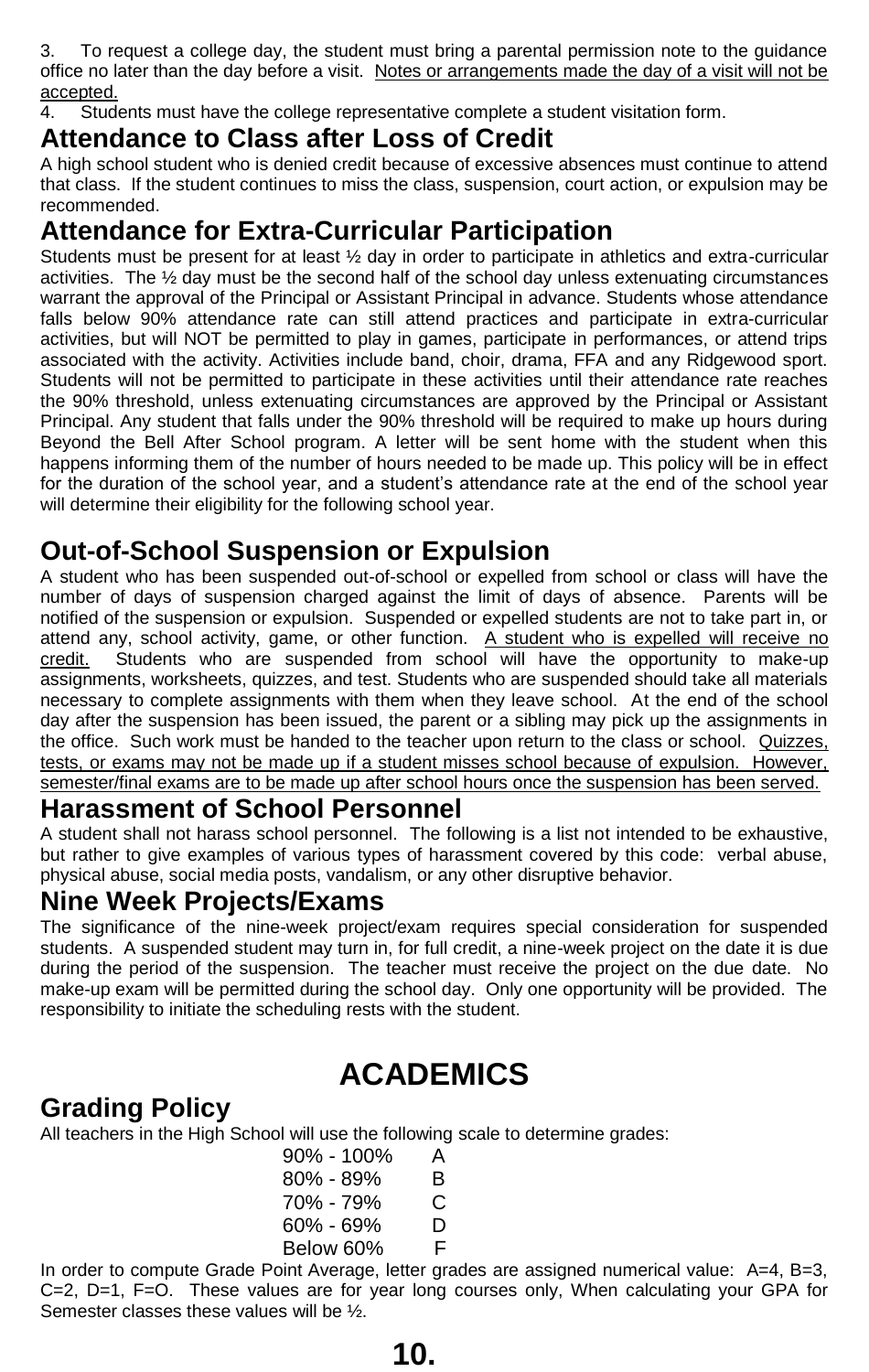The following scale will be used for averaging nine (9) weeks letter grades in converting grade point ratios (G.P.R.) back to letter grades. Letter grades may also include pluses and minuses, but they will not change the numerical value of the grade.

| $3.50 - 4.00$ | А |
|---------------|---|
| $2.50 - 3.49$ | R |
| 1.50 - 2.49   | C |
| $0.60 - 1.49$ | D |
| $0.00 - 0.59$ | F |

The following information refers to determination of final grades for full-year courses and semester courses. Remember that letter grades are based on a four-point scale. To determine your final grade all teachers will use these tables.

| <b>Semester Course</b> | <b>Full-Year Course</b> |  |  |
|------------------------|-------------------------|--|--|
| 7-8 points A           | 14-16 points  A         |  |  |
| 5-6 points B           | 10-13 points  B         |  |  |
| 3-4 points C           | 6-9 points  C           |  |  |
| 2 points D             | 3-5 points  D           |  |  |
| $0-1$ points $F$       | 0- 2 points $F$         |  |  |

In all conversions from points to letter grades carry two points and round up. In addition, these guidelines are also used to determine the final grade.

1. A student must earn at least 3 points to pass a full-year course and at least 2 points to pass a semester course.

2. If a student omits a major portion of the work in a subject as determined by the course syllabus distributed to all students at the beginning of the year, or simply quits the last nine weeks, he/she will fail. A major portion of the work may include the specific 9-weeks projects/exams, reports, term papers, or special projects, etc. Any student who fails to make up this work will receive an "F" for the grading period.

3. Excessive absenteeism in the last three weeks of the school year, unless due to a bona fide illness or accident, may result in the classroom work marked INCOMPLETE and/or loss of credit.

4. Students that do not pass a full-year course but earn three points for a full-year course may receive ½ credit at the principal's discretion after consultation with the teacher and the student, as long as the following conditions are satisfied:

a.) The  $\frac{1}{2}$  credit will be awarded only if the remaining  $\frac{1}{2}$  credit is completed before the beginning of the following school year. **Otherwise, the student will receive no credit and must repeat the entire course.** The student must earn the ½ credit through alternative educational options, such as Summer School, independent study, etc.

5. Students must pass 3 out of 4 nine week grading periods in order to pass a full year course. **Other Points:**

1. Each final grade for full-year courses will include 4 nine-week grades. Each final grade for semester courses will include 2 nine-week grades.

2. A 9-Weeks exam/project grade will be built into the 9-Weeks final grade. This exam/project will count as 15% of each 9-Weeks grade.

3. Each department may determine the 9-Weeks grades based on a pre-determined outline of possible points (distributed in the course syllabus), such as: participation, projects, lab reports, 9-week exam, other assignments, etc.

4. Most courses (especially core courses) will be full-year courses. Semester courses will be specialty and fine arts credits (art, music).

5. Credits earned will be granted at the end of the year for full-year courses.

6. Students who have an "A" at the end of the nine weeks are exempt from -

#### the nine weeks exam.

### **Grading Periods**

The high school will determine and distribute grades for students on four 9-Week periods.

End of 1<sup>st</sup> Grading Period October 21, 2022<br>End of 2<sup>nd</sup> Grading Period December 20, 2022 End of  $2^{nd}$  Grading Period End of 3rd Grading Period March 03, 2023 End of  $4^{\text{th}}$  Grading Period May 26, 2023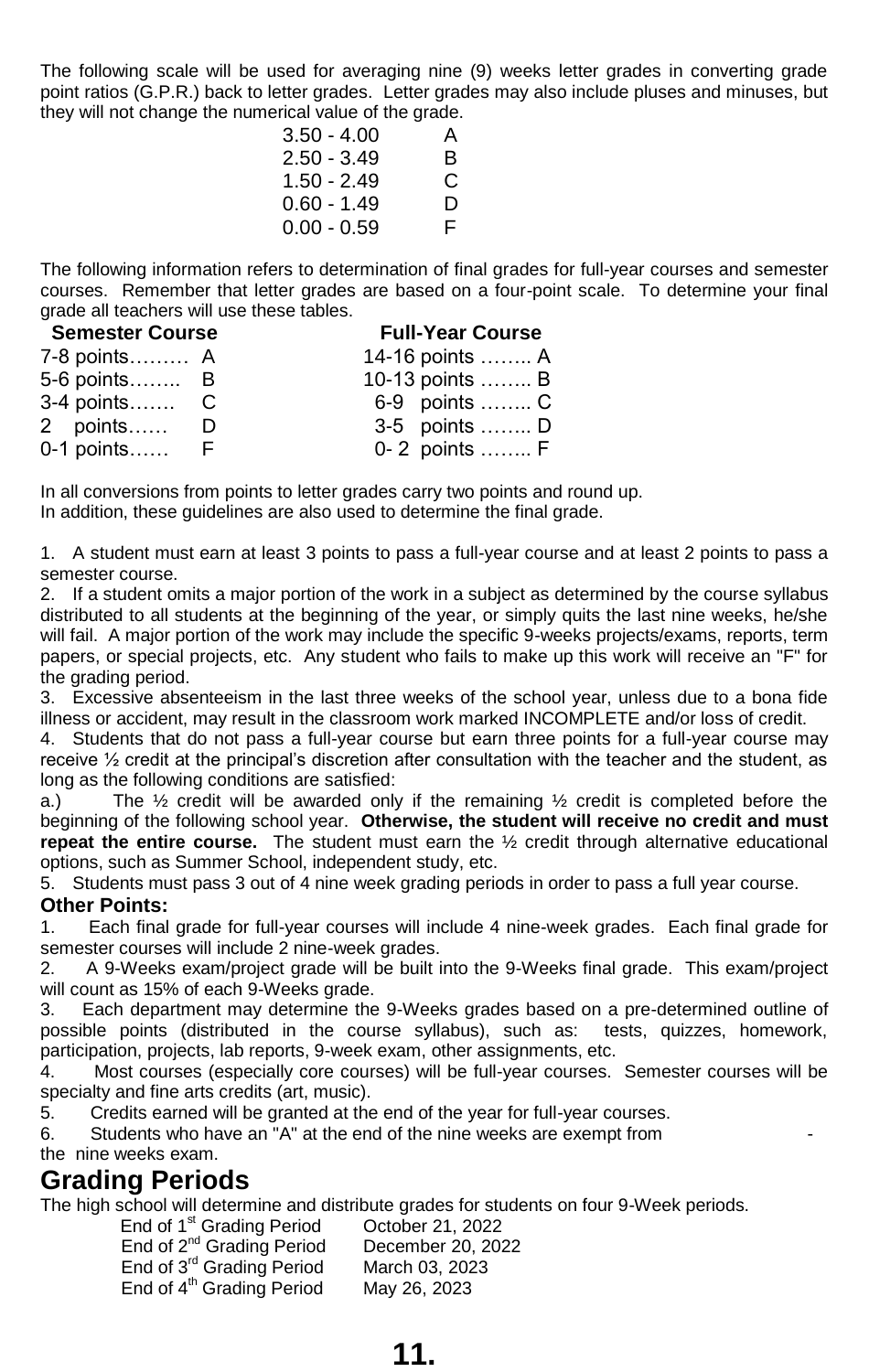### **Make-Up Work**

Students with excused absences will complete all classroom assignments and tests missed during excused absence. Students with unexcused absences will complete all classroom assignments for the period of the absences, but not make-up quizzes, test, or exams.

For each consecutive day of absence, one class day will be permitted for the completion of makeup work. The first day a student returns is counted as the first day of the make-up period. Assignments or tests not completed according to the guidelines will result in no credit. It is the student's responsibility to request classroom assignments and/or tests.

On the day a student returns to school after an excused, single-day absence, he/she will be required to take any scheduled quiz, test, or exam, which was administered on the day of the absence.

Parents are encouraged to contact the high school and request assignments if students are absent **two or more days**. If requested before 10:00am, assignments will be collected and available in the high school office 2:45pm-3:00 pm. If requested after 10:00am, assignments may not be available until the following afternoon.

When assignments are picked up, students with excused absences should be prepared, when returning to school, to make-up any tests or quizzes on the assignment sheet. If a student is unable to complete the attached assignments, he/she should meet with the teacher before 7:55 am on the day of returning to school. At this meeting, the teacher will decide what adjustments, if any, should be made.

Students are encouraged to make-up work outside of the normal classroom setting. Missing class time to do make-up work only puts the student further behind. Students most often make-up work during enrichment, lunch, before and after school.

Students with an unexcused absence or suspension are encouraged to complete the missed assignments, in order to keep up with the course. However, students with unexcused absences will not receive credit for quizzes, tests, or exams.

### **Incomplete Grades**

Grades will be considered incomplete if a student has missed tests, quizzes, assignments or if assignments are incomplete, or unsatisfactory. If a student fails to complete the make-up work in one week following the grading term (unless extended for extenuating circumstances), the grade of "I" will be changed to an "F" by the subject teacher.

### **Honor Roll**

An honor roll is published after each nine-weeks grading period and will be published in the local newspapers. The guidance office will release the honor roll to the media no later than one week after the grade reports are sent home.

A student must be enrolled full time and receive at least five subject grades. All subjects are considered when determining the grade point average. Only one "C" will be acceptable, but no other grades below a "B" will be considered. There will be no rounding when determining GPA. Students participating in Post-Secondary Enrollment Options will not be included on Honor Roll lists because they do not receive nine-weeks grades.

 **Principal's Roll** - students who earn a 4.0 GPA **Honor Roll** - students who earn a 3.5 to less than 3.99 GPA **Merit Roll** - students who earn 3.0 to less than 3.49 GPA

### **Athletic Eligibility/Policies**

**Athletic Eligibility** - All athletes are subject to the academic requirements as prescribed by the Ohio High School Athletic Association. The Ridgewood Board of Education has established a local requirement which mandates that each athlete attain a minimum grade point average of 1.0 from the preceding grading period to participate in interscholastic events without restriction. Incoming ninth graders must have passed a minimum of five (5) credits during the final grading period of their eighth grade year.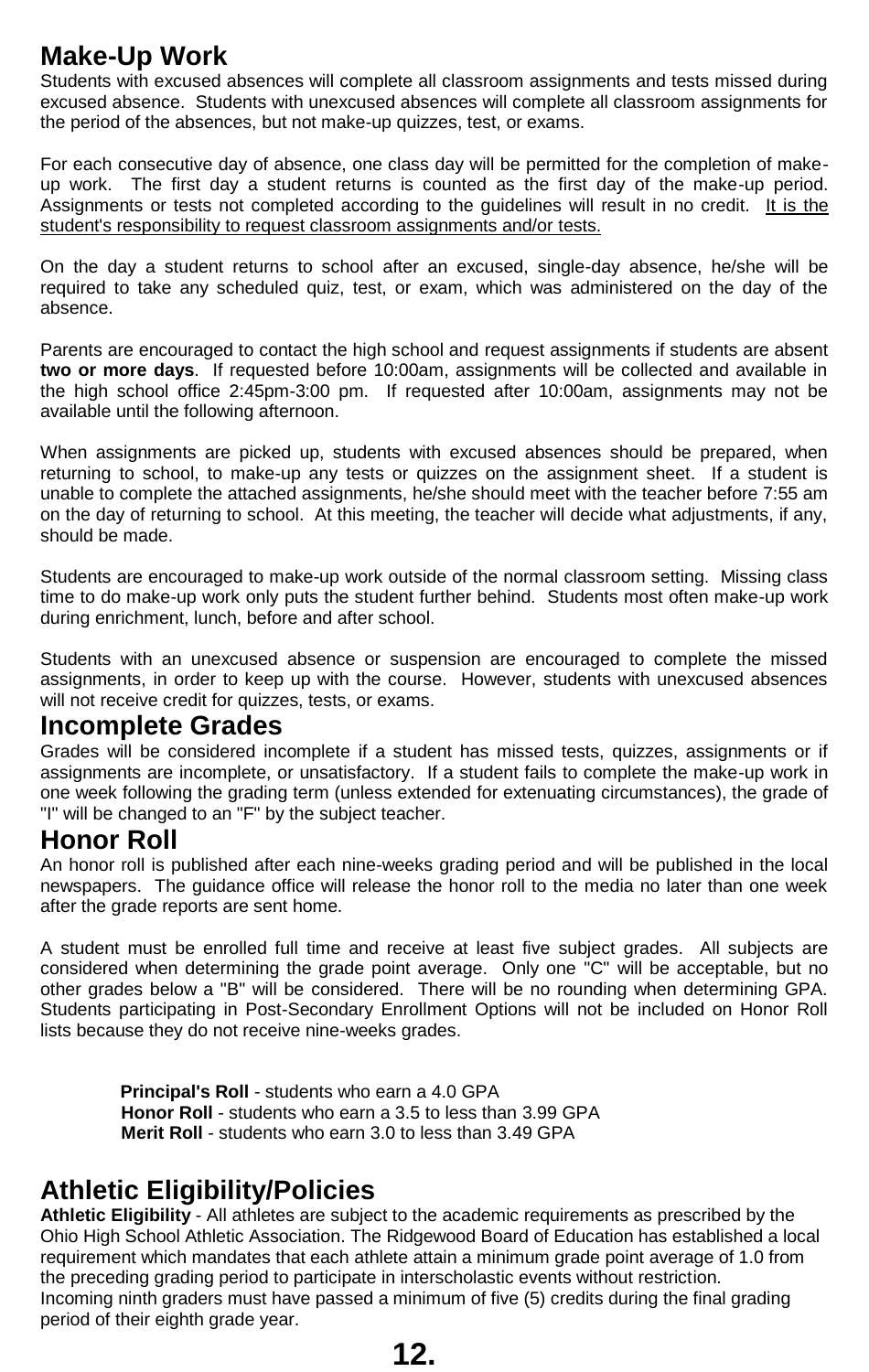**Athletic Code of Conduct** - All athletes must subject themselves to the Athletic Code of Conduct as approved by the Board of Education. Athletes are reminded to review the portion of the student handbook dealing with the possession or use of tobacco, alcohol, or drugs. This policy is binding during the school year and throughout the summer.

**Note**: Engaging in any violation of the Ridgewood High School Code of Conduct and/or any conduct deemed unbecoming of a student athlete or representative of the Ridgewood High School will be subject to disciplinary action deemed appropriate by the Ridgewood High School Administration.

**Note**: Students will sign an athletic code of conduct one time only upon participating in a Ridgewood Local School District board approved sport. Once the student athlete signs this contract, it takes effect and will remain in effect for the remainder of the student athlete's eligibility within the Ridgewood Local Schools. Violation of the code of conduct may result in verbal or written warning or reprimand, referral to the guidance counselor, parent contact or conference, detention, in-school suspension, Saturday School, community service, emergency removal, out-ofschool suspension or expulsion, referral to law enforcement agencies.

### **INTERVENTION SERVICES**

It is the goal of the Ridgewood Local School and Ridgewood High School for each student to be academically successful and earn a high school diploma. To graduate, a student must earn the required number of credits in the mandated classes and pass the State Mandated Ohio Graduation Test.

Based on the district wide, Board-approved Intervention Policy a determination is to be made each school year regarding students who may be "at risk" for academic success. Determining factors include: 1. State Test Scores 2. Computerized Assessments 3. Attendance 4. Grades 5. Teacher recommendation.

If your son's/daughter's grades were evaluated and as a result he/she was identified as "at risk" on one or more of the factors listed above, then students identified as "at-risk" and in jeopardy of not earning a diploma are required to participate in the intervention program.

Currently Ridgewood High School is using several computerized programs during the school day, and during the extended school day tutoring program. Ridgewood High School offers an extensive after school tutoring program Monday through Thursday each day between the hours of 2:30 and 4:00. On Monday and Wednesday we provided certified teaching staff in Math and English. Every Tuesday and Thursday certified teachers in Science and Social Studies are available for intervention services. In addition to the individual and small group session, students may stay after school until 5:30 working on various computer programs that provide intervention, or make-up courses.

Students who are offered intervention services are truant if they do not attend the intervention programs. Students who do not agree to participate in the intervention opportunities, will not be allowed to participate in after school activities. This includes sports, clubs, organizations, graduation ceremony, dances (including prom and homecoming). Parking privileges will be withdrawn for those that drive to school. Students who agree to the additional academic assistance maintain all privileges. The goal is to provide each student the means for success toward graduation.

### **Ridgewood Graduation Requirements**

Please refer to the Curriculum Guide for Graduation Requirements and requirements for receiving a Diploma with Honors. Information can also be obtained in the Guidance Office.

It has been a tradition at Ridgewood to recognize the top 5% (according to GPA) of the graduating class at the graduation ceremony. In order to be eligible, a student must have attended Ridgewood High School for each of the last four years. Only graduating seniors will be eligible for recognition in the top 5% of the class. In addition, to being eligible a student must have taken a minimum of the following courses:

Four years of Honors English Chemistry & Physics Algebra I, Geometry, Algebra II, Advanced Math or Honors Math Three years of a foreign Language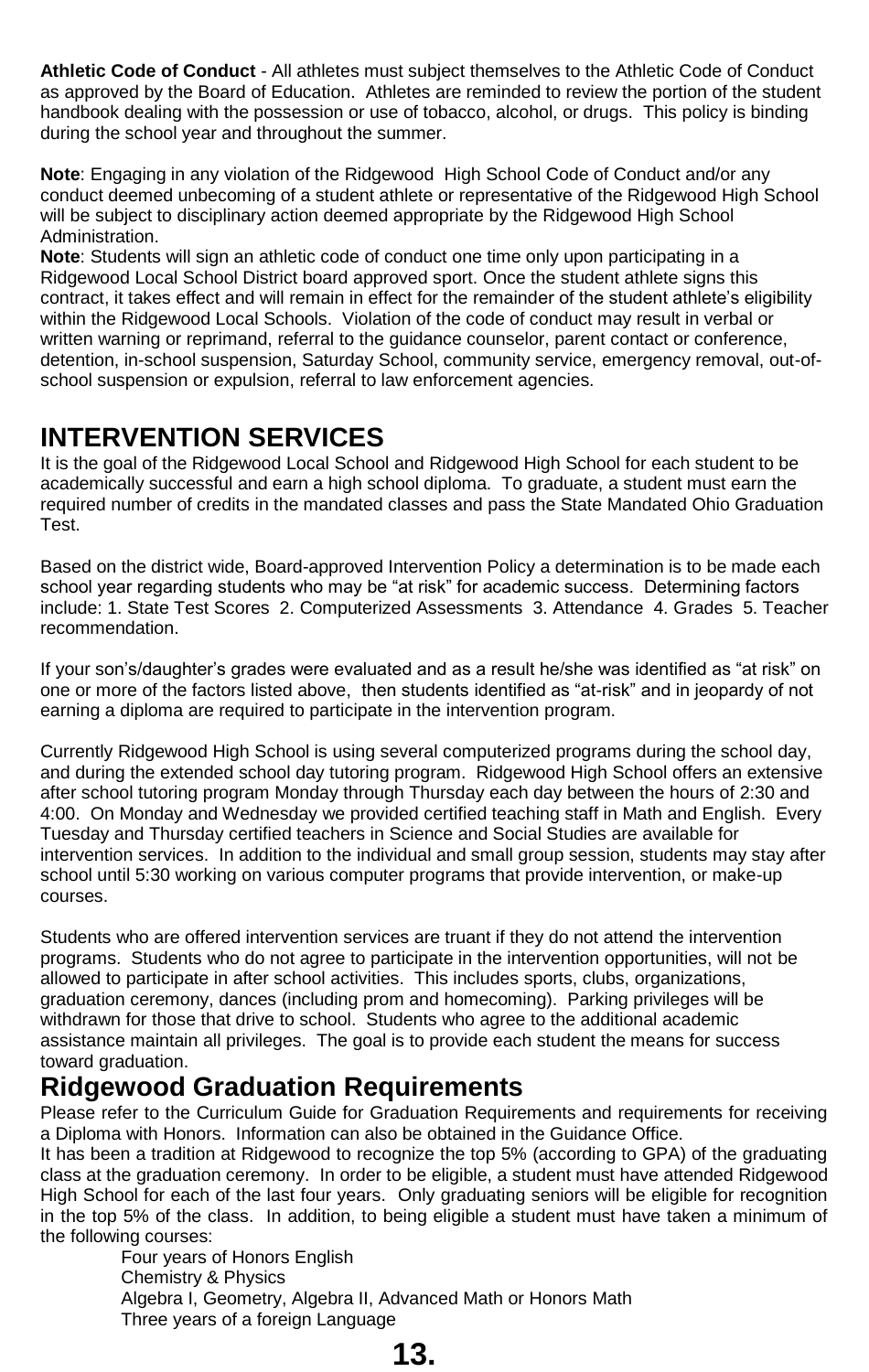Students graduating early, or students who enrolled at Ridgewood during their Senior year who have a GPA comparable to the top 5% of the senior class will be recognized for their accomplishment.

### **Early Graduation Requirements**

The Board of Education and the administration of the Ridgewood Local School recognize that certain students, for a variety of reasons, may benefit from the opportunity to graduate from high school in three (3) years instead of the customary four (4) years.

Students must meet the following requirements before applying:

- 1. A valid reason must be given for applying.
- 2. Student's achievement test scores must show mental growth equal to age level.
- 3. Maintain a 95% attendance record.
- 4. Successfully complete all parts of the Ohio Graduation Test..

In order to facilitate the student's graduation from Ridgewood High School at the end of the 11th year, the following procedures are established.

1. A student seeking early graduation must petition the Board of Education for this privilege prior to the end of the first semester of the junior year.

2. In order to participate in the annual graduation ceremonies, all graduation requirements must be satisfactorily completed prior to the end of the junior year.

3. A student seeking early graduation may complete one unit of required work in an approved summer school program and have that unit of credit transferred to Ridgewood High School.

# **GUIDANCE**

The high school guidance counselor is available for consultation. Students may seek the aid of the guidance counselor in planning courses, choosing electives, selecting a college or vocation, solving problems, and obtaining employment. The subject of a conference is considered confidential in nature

### **Class Change Policy**

Procedure for class changes at the beginning of each semester:

1. No class changes for the first two days of school (attendance reasons). Exception to policy is if the teacher of the class requests schedule change (due to student not having proper prerequisites, etc.)

2. On the third day, students may visit the guidance office during their Enrichment, lunch, or study hall to make schedule changes. **All add/drop schedule changes are to be made by the end of the tenth school day of the course**. Students have a limited time to revise their schedules.

3. Revision may also occur during the final five days of the first semester for any semester course(s) the student plans to schedule during the second semester.

A student may **drop** a scheduled class without failing by contacting the Guidance Counselor prior to the midterm of the 1st nine weeks. Approval by the counselor, parent(s), teacher, and principal must be given to **drop** a scheduled class.

**NOTE:** A student may repeat a previously passed course for the purpose of improving his or her official grade. If a higher grade is earned, the lower grade will be removed from the transcript and replaced with the improved grade. Credit may be earned only once.

### **Applications for Colleges and Scholarships**

- 1. *All applications must go through the Guidance Office*
- 2. *Applications require an official transcript, not a grade card. One week's notice is required to prepare official transcripts.*
- 3. *If a Letter of Recommendation is needed, two weeks notice is required.*
- 4. *Resumes should accompany requests for Letters of Recommendations.*
- 5. *Checks or money orders payable to the college or university for Application Fees must be attached to applications.*
- 6. *Maintain contact with the Guidance Counselor.*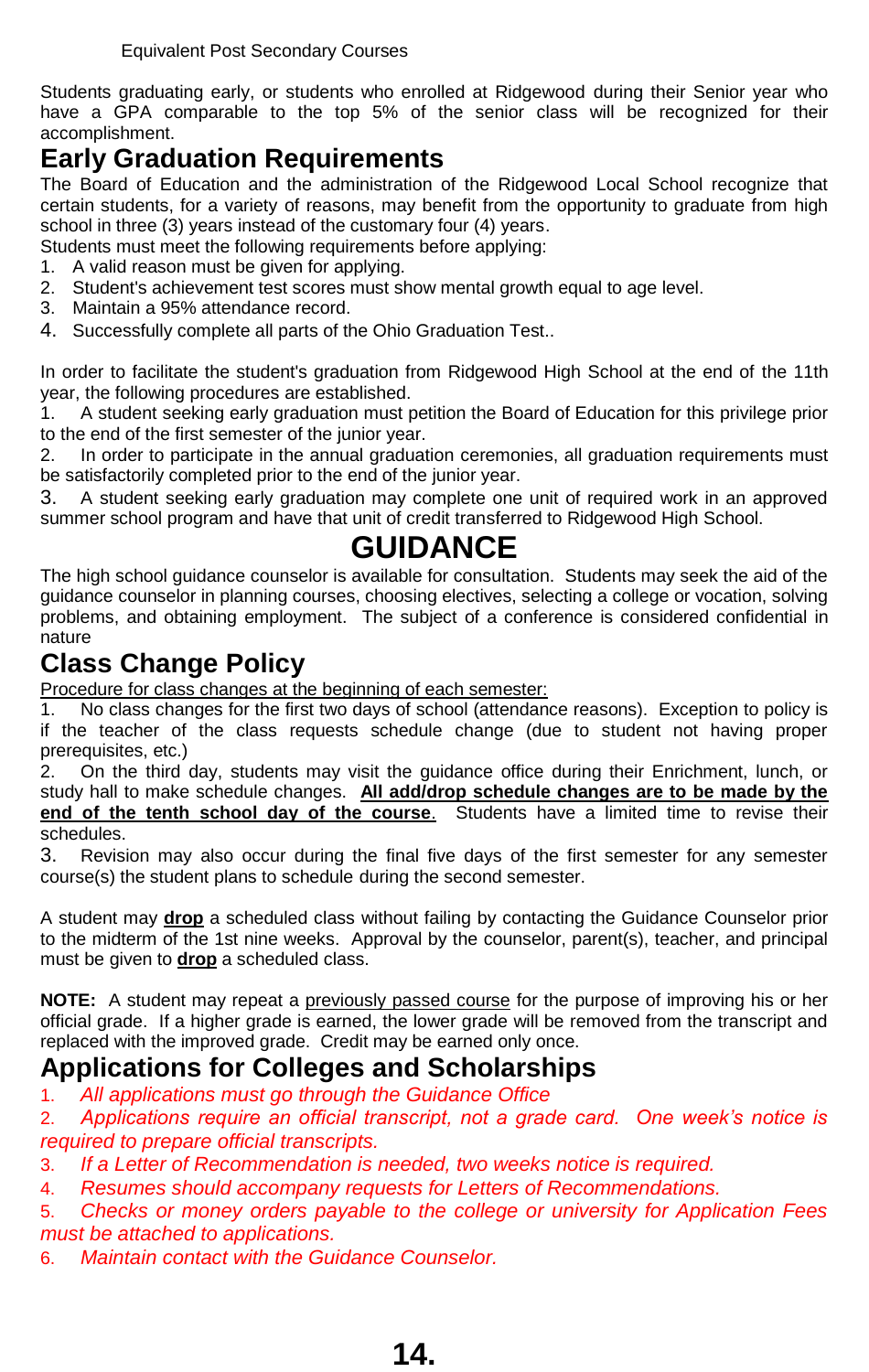# **GENERAL PROCEDURE'S AND REGULATIONS Student Appearance (Dress Code):**

A student attending Ridgewood High School will dress in an appropriate manner. Students generally conduct themselves in a manner similar to the way which they dress and groom. Positive and appropriate dress leads to the development of self-respect and personal pride. Proper student dress can greatly impact and enhance positive student behavior, eliminate sloppiness, and develop greater motivation and learning.

A student's clothing should be neat and clean. Any type of dress or grooming which is disruptive to school will not be permitted. A student will not wear clothing considered to be revealing. Specifically, a student's back and midriff must be covered and the neckline must be high enough to cover all cleavage. **Specific types of clothing not to be worn** include fishnet shirts, halter tops, hats, gloves, tank tops, clothing intended for outside wear (coats, jackets), or sagging pants. All student tops must come to the tip of the shoulder, be hemmed, and be capable of being tucked in. All pants or shorts should be worn at the appropriate height to stay over the waistline (top of the hipbones). If appropriate, shirts should be tucked into pants, shorts or skirts. Pants with holes are permitted if holes are below the fingertips with arms extended down to the side. First offense for holes in pants is parent notification and pants must be changed or covered. Any offense for holes in pants after that will result in a 3 day suspension from school.

Jewelry or clothing bearing patches, drawings, or sayings (stated or implied), which refer to drugs, tobacco, violence, death, alcohol, sex, hate, cults, or gangs will not be permitted to be worn. Obscenities (stated or implied) will not be permitted. Wallet chains, chains, or jewelry, which is perceived by the administration, as a potential weapon will not be permitted. The decision of the principal is final in these matters.

Students will not be permitted to wear hats or any other head coverings at any time within the school building, unless authorized by the principal for special occasions. Body piercings are permitted with **the exception of ear gauges.** The interpretation and judgment regarding piercings rest solely with school officials and is final.

Students are permitted to wear shorts all year long. All dresses, shorts, and skirts must not be inappropriate or revealing. Students will not be permitted to conduct personal grooming habits during class, such as combing hair, and applying make-up and fingernail polish.

The interpretation and judgment relative to the student dress and grooming code rest solely with school officials and is final. If a dress code violation causes a student to miss class while proper clothes are being obtained, the student will be considered **unexcused** from that class.

Dress code violation **may** result in a detention, Saturday School or any other punishment the Administration deems necessary.

### **Prom Dress Code AND POLICIES:**

All students and guest must be 21 or under. Any students or guest that show up under the influence of drugs, and/or alcohol will not be permitted to enter the prom. The purchasing of a prom ticket does not guarantee that you will be permitted to enter the prom.

#### BOY'S FORMAL DRESS

Formal Prom attire may be classified as a tuxedo, sport coat or dress suit, including a tie, bow tie, a turtle neck, a shirt, or a priest-collar shirt, which may include a vest or cummerbund. Shirts are to be worn at all times. **(NO SHORTS)**

#### GIRL'S FORMAL DRESS

Traditionally formal dresses or gowns may be strapless or may feature spaghetti straps. Under garments should not be visible. See-through apparel and gowns or dresses with slits that are above the mid-thigh area are not permitted. Garments that are extremely low-cut are also unacceptable. Students that violate the dress code will not be admitted and no refund of purchased tickets will be given. **(NO SHORTS)**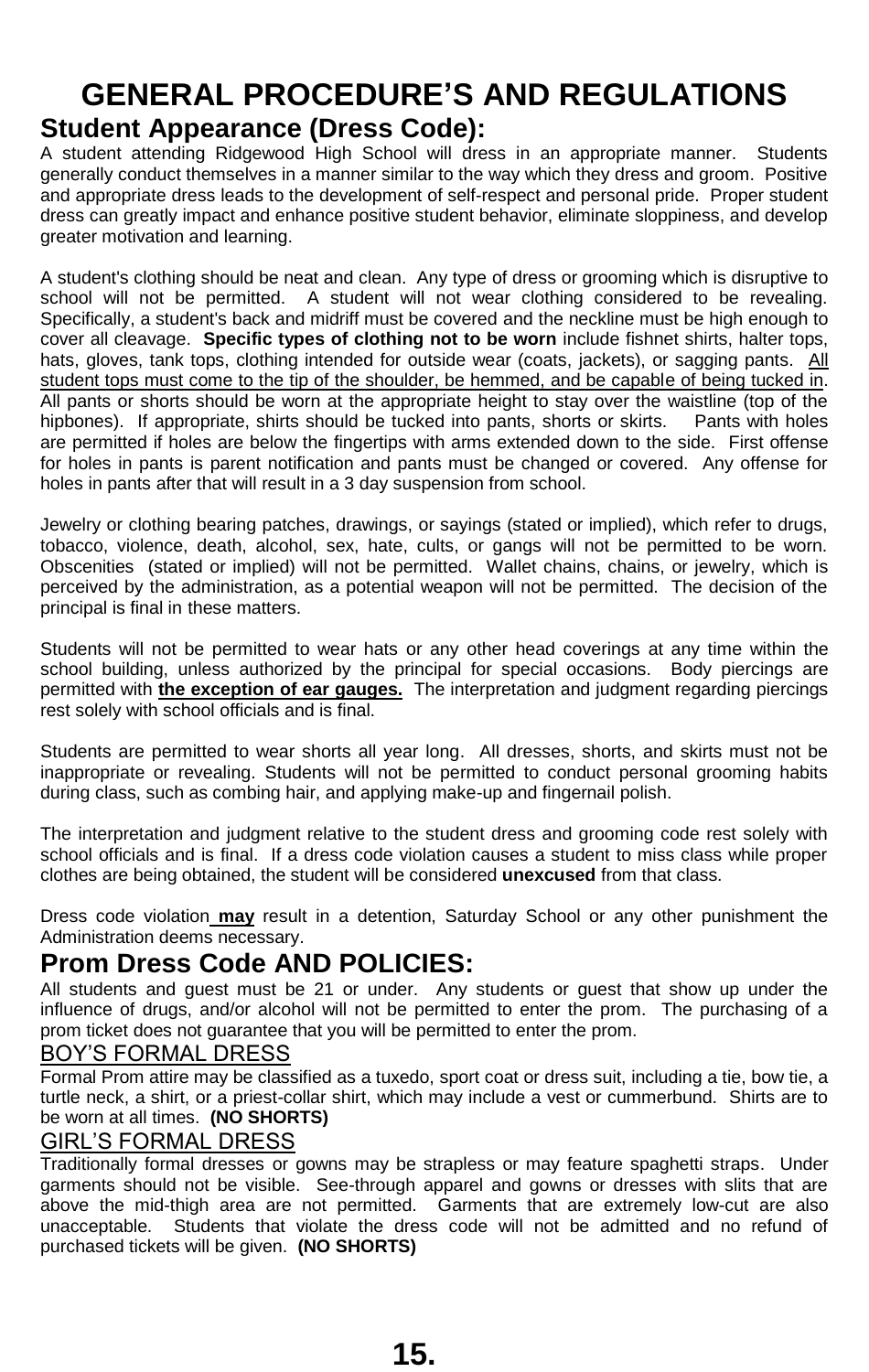# **Book bags:**

Book bags and purses are permitted to be carried during the school day, but must be small enough to fit under their desk which is where they must be kept during class. The interpretation and judgment relative to book bag/purse size rest solely with school officials and is final.

### **Locker Responsibility:**

Each student will be provided an assigned locker. For the protection of students' valuables, do not share lock combination with others. Students are not to move from their assigned locker without permission from the principal. The lockers are school property and should be treated as such.

### **Lockers and Search & Seizure:**

Student lockers are the property of the school and are subject to inspection by school personnel. Student locker assignments are printed on the class schedule cards. Students are not permitted to change lockers after the assignments are made without permission from the guidance office. Trips to lockers during class time are permitted only with the permission from the assigned teacher. Lockers are to be used for school-related articles only and are required to be locked at all times. A general search of lockers may be held at anytime. In cooperation with local authorities and following state and local laws, dogs may be used to search lockers for drugs.

A search in the absence of student notification may be made where a suspected item(s) poses a clear and present danger to health and safety. Items, which can be used to disrupt or interfere with the educational process, may be removed from student possession.

Students shall not use lockers or property in such a way as to interfere with school discipline or the normal operation of school.

If a school official believes that an individual has on his person or property, a weapon or substance dangerous to persons or property, then the official has the right to search and seize.

If the suspicion is that the person is concealing evidence of a crime, ordinarily the case shall be turned over to the police authorities.

### **Student Drop-off and Pick-up:**

Students whose parents drive them to and from school must use the student drop-off/pick-up zone on the North side of the high school by the gymnasium. Students will enter and exit these doors before and after school hours. The entrance the students are to use is labeled entrance #3. Once entering the building students will proceed directly to the cafeteria until bell dismissal for class.

### **Student Vehicles:**

All drivers must use extra caution while approaching or leaving the vicinity of the school. We will follow the natural consequences on violations, including canceling the privilege to drive for one week to a semester.

The following parking lot regulations will be enforced:

1. All vehicles entering school property shall park in designated parking areas. The operation of motorized recreational vehicles shall not be permitted on school grounds. Any person violating this policy shall be guilty of trespassing and may be subject to prosecution.

2. The cars are to be driven safely and not in a reckless, show-off manner.

3. Anyone driving or riding in an automobile to school will be subject to revocation of his/her driving privileges if they are continually tardy without a legitimate reason.

**4. All vehicles must be vacated upon the arrival at school. No one is to return to the parking lot during the school day unless permission from the office has been given.**

5. Violation of any of the above named items or any other reasonable and proper regulations which may be determined by school officials shall be grounds for revoking driving privileges or suspension from school. Driving is a privilege that requires the student to behave in a responsible manner. Students must accept that responsibility and be willing to accept the consequences if you fail to act accordingly.

6. Student vehicles are also under the same guidelines and restrictions for search and seizure as other student property.

7. The front bus drive area is off-limits to all cars between the hours of 7:00-8:00am and 2:00- 3:00pm. This is for student and bus safety reasons.

8. Students' drop-off and pick-up areas are on the back parking lot area by the gym only, (entrance #3).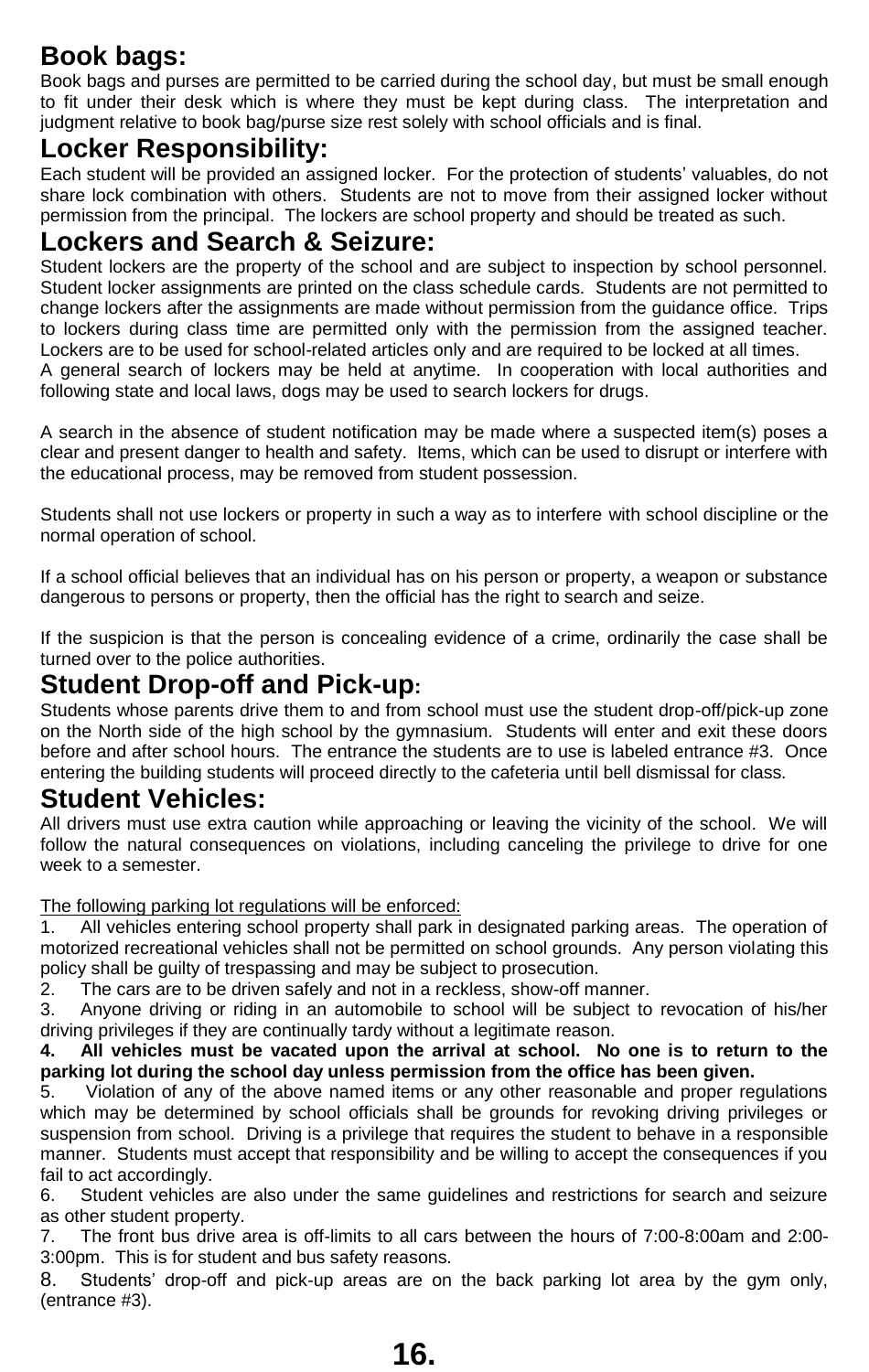9. In compliance with State Law, student drivers under the age of 17 years old are not permitted to transport more than one person who is not a family member unless the driver is accompanied by his/her parent, guardian or custodian.

### **Parking:**

The high school has three (3) parking lots surrounding the building. The front lot is restricted for staff and visitor parking only. The North lot is for student use and the South lot is for student and staff parking.

## **Bus Regulations:**

- 1. Students shall arrive at the bus stop before the bus is scheduled to arrive.
- 2. Students must wait in a location clear of traffic and away from the bus stop.
- Behavior at the bus stop must not threaten life, limb, or property of any individual.
- 4. Pupils must go directly to an assigned seat and stay seated.
- 5. Pupils must remain seated keeping aisles and exits clear.

6. Pupils must observe classroom conduct, obey the driver promptly and respectfully. While a reasonable amount of talking is permissible, yelling must be avoided.

- 7. Profane language, scuffling, or rowdiness will not be tolerated.
- 8. Pupils must refrain from eating, drinking, or chewing gum on the bus.
- 9. Pupils must not have alcohol, drugs, or tobacco in their possession on the bus.
- 10. Pupils must not throw or pass objects on, from, or into the bus.
- 11. Pupils may carry on the bus only objects that can be carried on their lap.
- 12. Students who damage the school bus must pay for all repairs.

13. Pupils must leave or board the bus at locations to which they have been assigned unless they have parental and administrative authorization to do otherwise.

14. Pupils must not put head or arms out of the bus windows.

15. Career Center students and students that transfer buses must ride all buses to the final destination. A student that gets on the bus at home must be transported by bus to the school or the Career Center. Students are not permitted to ride part way and then be transported by car. Students leaving school or the Career Center by bus must be transported to their normal final bus stop as well. Students must receive prior permission from the Principal to have a change in their normal bus routine.

16. Students are not to leave school property once they have arrived by bus.

Bus problems referred to the school administration by the bus drivers may result in any of the available disciplinary consequences including a denial of bus privileges.

### **Bus Loading:**

Students who ride the school bus as a means of transportation to and from school will load and unload directly in front of the school building. Parents and students are advised not to use this area before and after school hours. Students will enter the building and proceed directly into the cafeteria until bell dismissal for class. Students may exit the building to board a bus by exiting through exits labeled #1, 2 and 7.

# **CODE OF CONDUCT**

### **Preface -**

This code meets the intent of H.B. 421, which requires each Board of Education to adopt a set of rules, and regulations designed to maintain order and discipline necessary for effective learning. The Board of Education's primary concern is that students who wish to learn can do so in an environment conducive to learning. Every available disciplinary and prescriptive means may be employed to prevent anyone from destroying or damaging such environment. The sole objective of this Code is to insure fair and equitable handling of disciplinary problems.

This code is intended to standardize procedures to guarantee equally the rights of every student in the Ridgewood Local School system. It reflects expressed concerns on the part of the community and provides a schedule of annual review by the school community and the Board of Education to ensure a document, which will continuously meet the needs of the educational climate. The Ridgewood Local Board of Education, therefore, adopts the following Code of Student Conduct. This code of conduct is in effect while students are under the authority of school personnel or involved in any school activity. This includes but is not limited to the school buses and property under the control of school authorities, and while at inter-scholastics competitions, extracurricular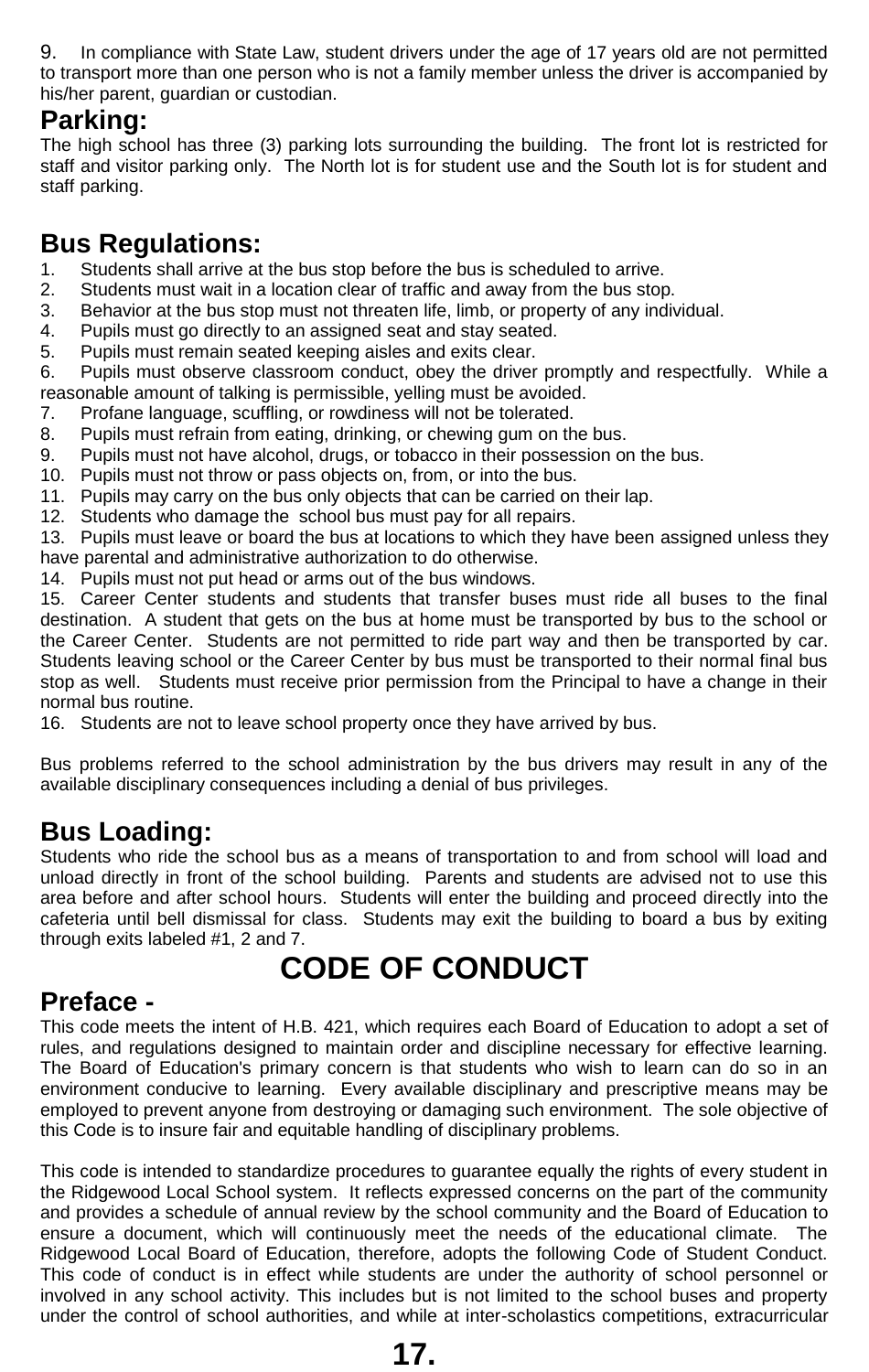or co-curricular events, or other school activities or programs.

In addition, this code of conduct includes, but is not limited to:

 1. Misconduct by a student that occurs off school district property but is connected to activities or incidents that have occurred on school district property; and

 2. Misconduct by a student that, regardless of where it occurs, is directed at a district official or employee or the property of an official or employee

 3. Any form of illegal activity in which law enforcement are notified and the given situation may result in charges being brought against the individual(s).

The principal, assistant principal, or his/her designee may work closely with law enforcement if and when deemed necessary prior to disciplining a student(s) for any violation of the code of conduct.

### **Rationale -**

Effective discipline is an important and necessary prerequisite for effective learning. The intent of rules and regulations is to create a positive educational environment, which holds students accountable for their behavior and teaches them to live with the consequences of their decisions. The administration of the school shall, in consultation with the faculty, parents and students, establish rules and regulations that will produce the best possible educational atmosphere and teach students that they are held responsible for their behavior. These rules have, as their educational objectives, the development of mature and responsible citizens and the maximum academic achievement possible. It is the responsibility of the administration to see that rules are enforced fairly, firmly, consistently, and impartially by all parties concerned; teachers, counselors, or fellow administrators.

**Violations of the Code** may result in disciplinary action that may include, but not be limited to, the following:

- a) removal from class<br>b) assignment of come
- assignment of community or school service hours
- c) detention
- d) Saturday School
- e) suspension (out-of-school)
- f) suspension (as an in-school assignment to the Alternative School for 5 or 10 days)
- g) expulsion

#### **Rule 1 - Disruption of School**

A student shall not by the use of violence, force, coercion, or threat cause material disruption or obstruction to the normal school day. Students are not permitted to possess electronic devices unless the principal for specific educational purposes approves them. Such devices include, but are not limited to, the following: pagers and beepers, cellular phones, laser pointers, CD players and radios with headphones, individual CDs, etc.

# **CELL PHONE AND ELECTRONIC DEVICE POLICY**.

Any device found to be in violation of the rules will be confiscated and turned in to the Principal where it will be searched and logged.

**FIRST OFFENSE:** The item will be returned to the student's parent or quardian

**SECOND OFFENSE:** The student will receive a 3 day suspension for each offense after the first.

#### **Rule 2 - Damage of School Property**

A student shall not attempt or cause damage to school property.

#### **Rule 3 - Damage to Private Property**

A student shall not attempt or cause damage to private property on school premises during the school day or during school activities, functions, or events off school grounds.

#### **Rule 4 – Assault and/or Battery (Mental or Physical) Harassment**

A student shall not act or behave in a manner, which could cause physical injury to any other person. No student shall knowingly cause another person to believe that he/she (the offender) will cause serious harm, either physical or mental harm, to the person or property of such another person.

#### **Rule 5 - Dangerous Weapons and Instruments**

The definition of a firearm shall include any weapon (including a starter gun) which will or is designed to or may readily be converted to expel a projectile by the action of an explosive; the frame or receiver of any such weapon; any firearm muffler or firearm silencer; or destructive device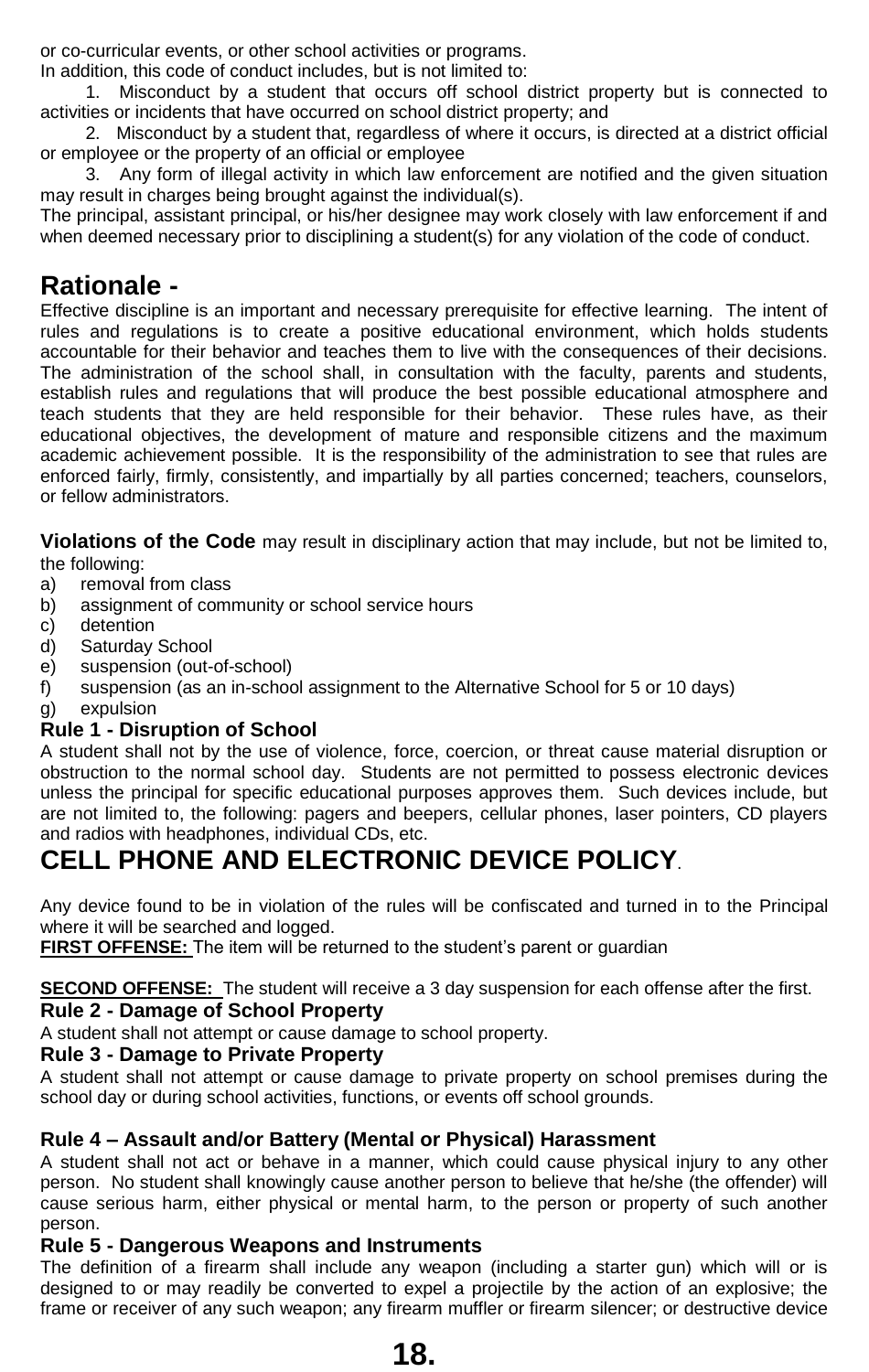(as defined in 18 U.S.C.A. Section 921), which includes any explosive, incendiary or poisonous gas, bomb, grenade, rocket having a propellant charge of more than four ounces, missile having an explosive or incendiary charge of more than one-quarter ounce, mine or device similar to any of the devices described above. Students are prohibited from bringing a firearm, or look alike firearm on school property, in a school vehicle or to any school-sponsored activity. If a student brings a firearm, or look alike firearm, on school property, in a school vehicle or to any school-sponsored activity, the Superintendent shall expel this student from school for a period of one calendar year and notify the appropriate criminal justice or juvenile delinquency authorities. Any such expulsion shall extend, as necessary, into the school year following the school year in which the incident occurred. The Superintendent may reduce the one-year expulsion on a case-by-case basis.

Matters which might lead to a reduction of the expulsion period include: an incident involving a disabled student and the incident is a manifestation of the disability; the age of the student and its relevance to the punishment; the prior disciplinary history of the student and/or the intent of the perpetrator.

Students are also prohibited from bringing a knife to or possessing a knife (which was initially brought onto school property by another person) while on school property, in a school vehicle or at any school-sponsored activity. The definition of a knife includes, but is not limited to, a cutting instrument consisting of a blade fastened to a handle. If a student brings to or possesses a knife while on school property, in a school vehicle or at any school sponsored activity, the Superintendent may expel the student from school, subject to the same conditions stated above.

Any firearms, knives or other weapons brought to the school for instructional purposes shall be brought by a responsible adult and deposited with the principal who will provide security for the weapon before and after the presentation and return said weapon(s) to the adult(s) responsible. An explosive-type weapon or firearm shall be totally disabled. If the demonstration is essential to the instruction of pupils, prior approval of the principal shall be obtained.

#### **Rule 6 - Tobacco, Narcotics, Alcoholic Beverages, Drugs, or Controlled Substances**

A student shall not possess, use, transmit, conceal, or be under the influence of tobacco, nicotine (E-cigarettes), narcotics, alcoholic beverages, drugs, or look-a-like drugs. Narcotics and drugs are defined as any narcotic, drug, medicine, pill, chemical preparation, plant, seed, or derivative thereof, of a hallucinogen, barbiturate, or amphetamine nature. The use of the same is strictly prohibited, except when the possession of the same has actually been prescribed by a licensed physician. The school can require evidence that the drug has been prescribed for the student. The use of drugs, alcohol, and tobacco constitutes a serious social and health problem. Violations of this rule will result in suspension. Students found guilty of possession, use, or exchange of an illegal drug or alcohol are automatically suspended for five days and offenses are reported to their parents. A conference with the parents will be

held during the regular school hours on a day school is in session. Student found in possession of tobacco will have their name submitted to the Local Police Department for the possible filing of juvenile charges.

#### **Rule 7 - Insubordination**

A student shall not fail to comply with the directions of the teachers, student teachers, substitute teachers, aides, principal or other authorized school personnel during any period of time when the student is properly under the authority of school personnel. Repeated violations of any minor rule, directive, or discipline procedure shall also constitute insubordination.

#### **Rule 8 - Profanity and/or Obscene Language**

A student shall not use profanity or obscene language, either written or verbal, in communication with any student, faculty member or other authorized school personnel, during or after regular school hours. This includes the use of obscene gestures, signs, pictures, publications, and inappropriate writing on notebooks, textbooks, etc., that may refer to drugs, tobacco, violence, death, alcohol, sex, hate, cults, or gangs.

#### **Rule 9 - Truancy and Tardiness**

Truancy is declared when a student is absent from school or any portion thereof without school authorization and parental consent. Excuses from school must meet the State and Ridgewood Board of Education conditions outlined in the Attendance section of this handbook. In cases of prolonged absence, a doctor's certification may be required to verify the absence in question. Repeated violations of tardiness shall be considered a violation of Rule 7.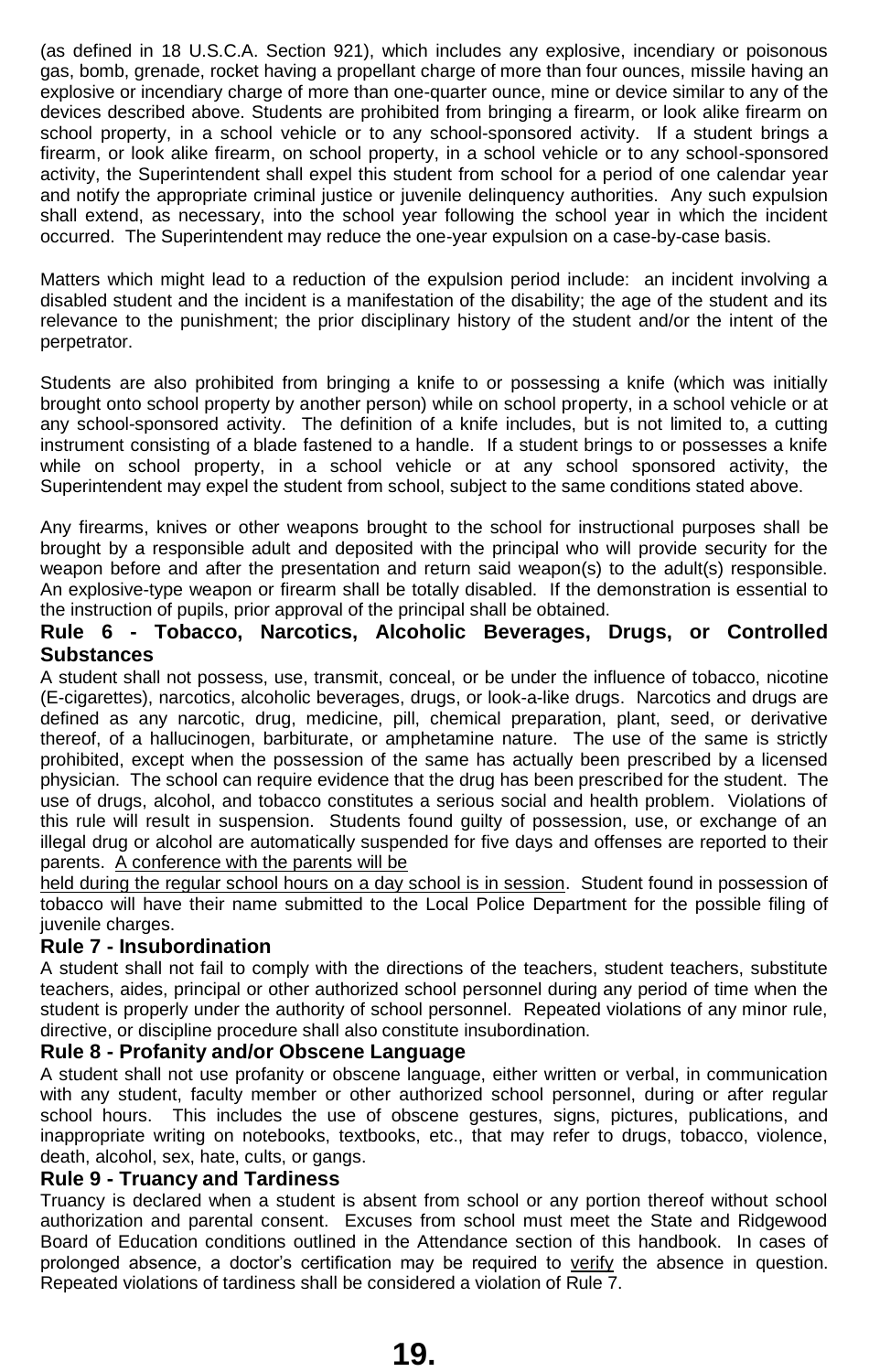#### **Rule 10 - Theft**

A student shall not cause or attempt to take into possession the public property or equipment of the school district or the personal property of another student, teacher, visitor, employee of the school district, or any other person.

#### **Rule 11 - Cheating**

Any student involved in cheating (knowingly giving or receiving) will receive an automatic "zero" on the work involved and the parents will be notified. Plagiarism on school assignments is considered the same as cheating.

#### **Rule 12 - Repeated Violations of Directions, Policies, Rules, etc.**

A student shall not repeatedly fail to comply with directions of teachers, student teachers, substitute teachers, guidance counselors, aides, administration, or other authorized school personnel during any period of time when the student is under the authority of the school personnel.

#### **Rule 13 - Conduct Outside of School Hours**

Conduct outside of school hours that directly relates to and/or affects the good order and welfare of the school may result in disciplinary action.

### **Hazing:**

Hazing is the playing of abusive and humiliating tricks on a person by way of initiation. Hazing of any type is inconsistent with the educational process and is prohibited at all times in the Ridgewood Local School District. No employee of the Ridgewood School District shall encourage, condone, tolerate, or recklessly permit hazing of any person. No student, including but not limited to, leaders of a student organization, shall plan, encourage, or engage in the hazing of any person. If any knowledge of hazing is discovered by any student, teacher, or other personnel of the school district, the information should be passed along to the proper administrator so that reasonable attempts to stop the hazing will be

made. Any administrator, faculty member, student, or employee of the school who violates this policy may be subject to disciplinary action, and may be liable for civil and criminal penalties in accordance with Ohio law.

### **Harassment of School Personnel**

A student shall not harass school personnel. The following is a list not intended to be exhaustive, but rather to give examples of various types of harassment covered by this code: verbal abuse, physical abuse, social media posts, vandalism, or any other disruptive behavior.

### **Bullying Policy:**

The Board of Education is committed to providing a safe, positive, productive, and nurturing educational environment for all of its students. The Board encourages the promotion of positive interpersonal relations between members of the school community.

Harassment, intimidation, or bullying toward a student, whether by other students, staff, or third parties is strictly prohibited and will not be tolerated. This prohibition includes aggressive behavior, physical, verbal, and psychological abuse, and violence within a dating relationship. The Board will not tolerate any gestures, comments, threats, or actions which cause or threaten to cause bodily harm or personal degradation. This policy applies to all activities in the District, including activities on school property, on a school bus, or while enroute to or from school, and those occurring off school property if the student or employee is at any school-sponsored, school-approved or schoolrelated activity or function, such as field trips or athletic events where students are under the school's control, in a school vehicle, or where an employee is engaged in school business.

This policy has been developed in consultation with parents, District employees, volunteers, students, and community members as prescribed in R.C. 3313.666 and the State Board of Education's Model Policy.

#### **Complaints**

Students and/or their parents/guardians may file reports regarding suspected harassment, intimidation, or bullying. Such reports shall be reasonably specific including person(s) involved, number of times and places of the alleged conduct, the target of suspected harassment, intimidation, and/or bullying, and the names of any potential student or staff witnesses. Such reports may be filed with any school staff member or administrator, and they shall be promptly forwarded to the building principal for review, investigation, and action.

Students, parents/guardians, and school personnel may make informal or anonymous complaints of conduct that they consider to be harassment, intimidation, and/or bullying by verbal report to a teacher, school administrator, or other school personnel. Such complaints shall be reasonably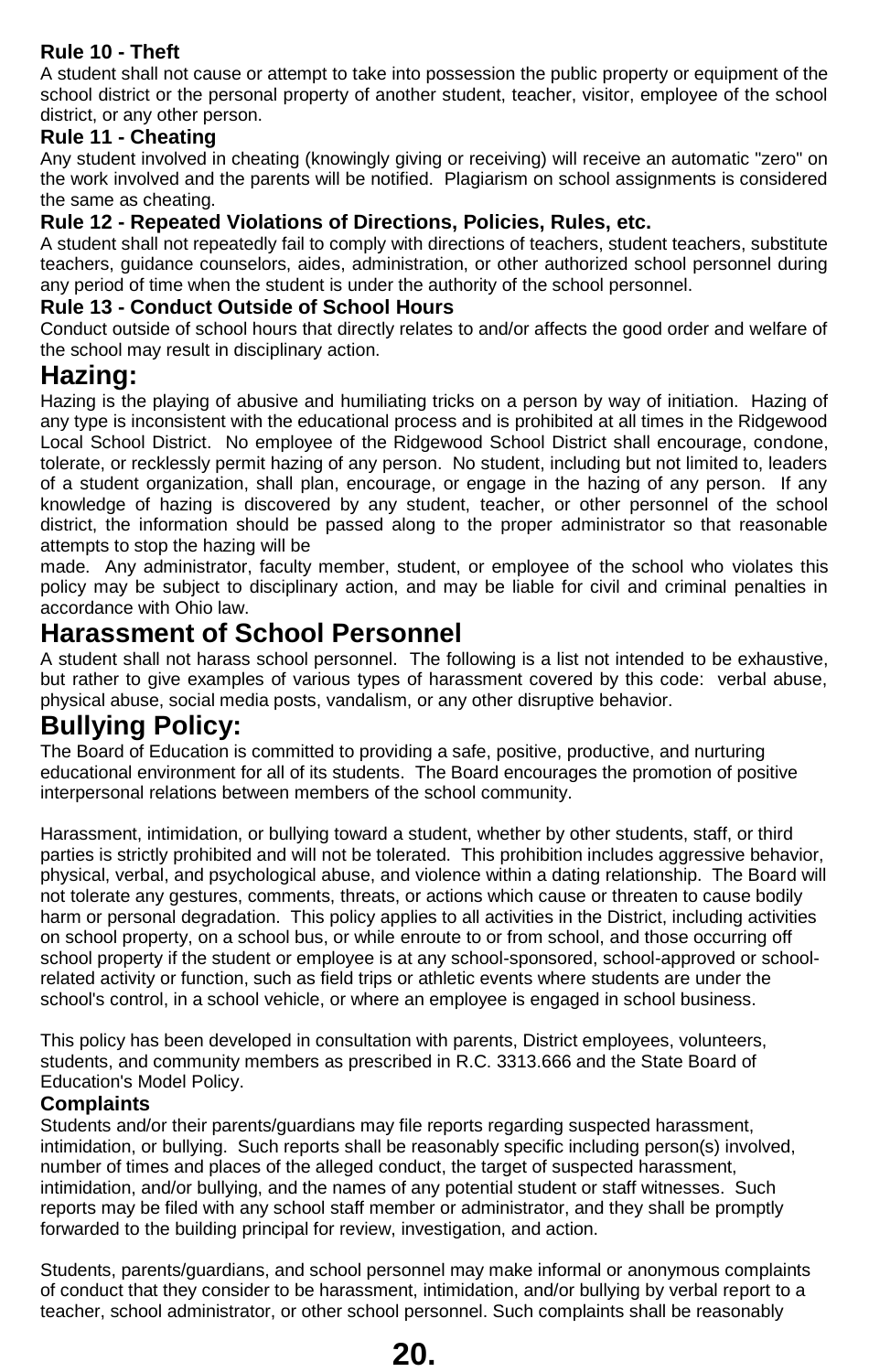specific including person(s) involved, number of times and places of the alleged conduct, the target of suspected harassment, intimidation, and/or bullying, and the names of any potential student or staff witnesses. A school staff member or administrator who receives an informal or anonymous complaint shall promptly document the complaint in writing, including the information provided. This written report shall be promptly forwarded by the school staff member and/or administrator to the building principal for review, investigation, and appropriate action.

Individuals who make informal complaints as provided above may request that their name be maintained in confidence by the school staff member(s) and administrator(s) who receive the complaint. Anonymous complaints shall be reviewed and reasonable action shall be taken to address the situation, to the extent such action may be taken that (1) does not disclose the source of the complaint, and (2) is consistent with the due process rights of the student(s) alleged to have committed acts of harassment, intimidation, and/or bullying.

When an individual making an informal complaint has requested anonymity, the investigation of such complaint shall be limited as is appropriate in view of the anonymity of the complaint. Such limitation of investigation may include restricting action to a simple review of the complaint subject to receipt of further information and/or the withdrawal by the complaining student of the condition that his/her report be anonymous.

#### **Privacy/Confidentiality**

The School District will respect the privacy of the complainant, the individual(s) against whom the complaint is filed, and the witnesses as much as possible, consistent with the Board's legal obligations to investigate, to take appropriate action, and to conform with any discovery or disclosure obligations. All records generated under this policy and its related administrative guidelines shall be maintained as confidential to the extent permitted by law.

#### **Reporting Requirement**

At least semi-annually, the Superintendent shall provide to the President of the Board a written summary of all reported incidents and post the summary on the District web site (if one exists). The list shall be limited to the number of verified acts of harassment, intimidation, and/or bullying, whether in the classroom, on school property, to and from school, or at school-sponsored events.

Allegations of criminal misconduct and suspected child abuse will be reported to the appropriate law enforcement agency and/or to Child Protective Services in accordance with statute. District personnel shall cooperate with investigations by such agencies.

#### **Immunity**

A School District employee, student, or volunteer shall be individually immune from liability in a civil action for damages arising from reporting an incident in accordance with this policy and R.C. 3313.666 if that person reports an incident of harassment, intimidation, and/or bullying promptly, in good faith, and in compliance with the procedures specified in this policy. Such immunity from liability shall not apply to an employee, student, or volunteer determined to have made an intentionally false report about harassment, intimidation, and/or bullying.

#### **Notification**

Notice of this policy will be **annually** circulated to and posted in conspicuous locations in all school buildings and departments within the District and discussed with students, as well as incorporated into the teacher, student, and parent/guardian handbooks. At least once each school year a written statement describing the policy and consequences for violations of the policy shall be sent to each student's custodial parent or guardian.

The statement may be sent with regular student report cards or may be delivered electronically or in the handbooks.

The policy and an explanation of the seriousness of bullying by electronic means shall be made available to students in the District and to their custodial parents or guardians.

State and Federal rights posters on discrimination and harassment shall also be posted at each building. All new hires will be required to review and sign off on this policy and the related complaint procedures.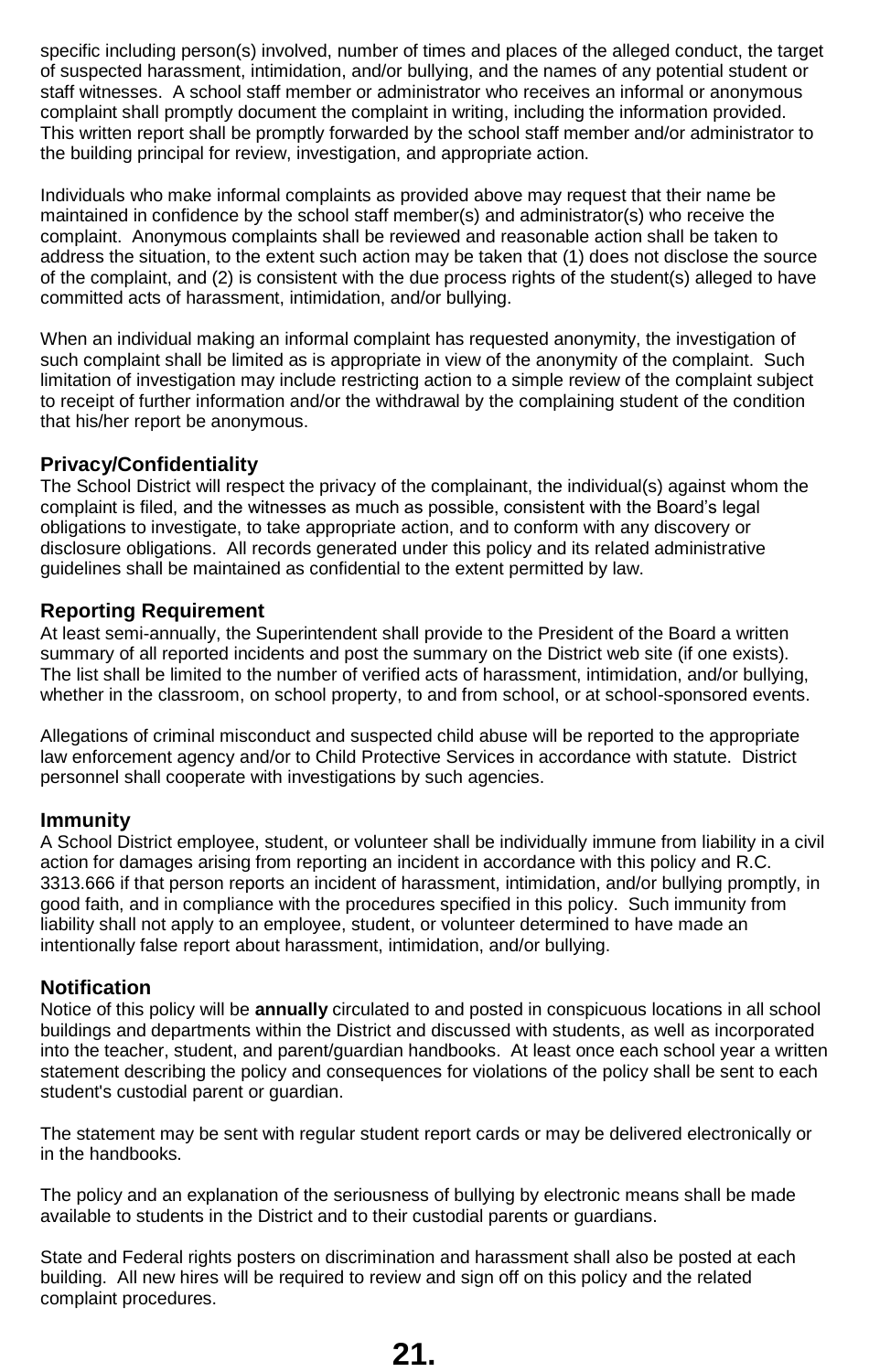#### **Education and Training**

In support of this policy, the Board promotes preventative educational measures to create greater awareness of aggressive behavior, including bullying and violence within a dating relationship. The Superintendent or designee shall provide appropriate training to all members of the School District community related to the implementation of this policy and its accompanying administrative guidelines. All training regarding the Board's policy and administrative guidelines and aggressive behavior and bullying in general, will be age and content appropriate.

Annually, the District shall provide all students enrolled in the District with age- appropriate instruction regarding the Board's policy, including a written or verbal discussion of the consequences for violations of the policy to the extent that State or Federal funds are appropriated for this purpose.

Students in grades seven (7) through twelve (12) shall receive age- appropriate instruction in dating violence prevention education, including instruction in recognizing dating violence warning signs and characteristics of healthy relationships. Parents, who submit a written request to the building principal to examine the dating violence prevention instruction materials used in the school, will be afforded an opportunity to review the materials within a reasonable period of time.

The District shall provide training, workshops, and/or courses on this policy for school employees and volunteers who have direct contact with students, to the extent that State or Federal funds are appropriated for these purposes. Time spent by school staff in these training programs shall apply toward mandated continuing education requirements.

In accordance with Board Policy 8462, the Superintendent shall include a review of this policy on bullying and other forms of harassment in the required training in the prevention of child abuse, violence, and substance abuse and the promotion of positive youth development.

The Superintendent shall develop administrative guidelines to implement this policy. Guidelines shall include reporting and investigative procedures, as needed. The complaint procedure established by the Superintendent shall be followed.

#### **Application of the Code**

Jurisdictions: The code and its provisions shall be applicable both during regularly scheduled school hours as well as at other times and places, including but not limited to school sponsored events, field trips, athletic and music functions, and similar activities, where appropriate public school administrators have jurisdiction over students. Extra-curricular activities shall be subject to the same code of conduct as the general school program.

#### **Detention Procedures**

Detentions at the high school are generally one of three types: before school, after school, or during the lunch period. For lunch detentions, students should report to detention first, and then the teacher will make arrangements for the student to eat lunch during the detention. The teacher will complete the detention slip, the teacher and student will sign the form, and the student should be given at least two days notice in order to make transportation arrangements. Students that arrive more than 5 minutes late to an assigned detention will not be permitted to serve the detention and the student will be assigned two detentions.

#### **Suspension Progressions**:

The following is meant to be a guideline for recurring discipline problems, not necessarily first offenses. If a serious situation, the administrator may elect to accelerate the progression.

- 1<sup>st</sup> Suspension: 1-3 days
- 2<sup>nd</sup> Suspension: 5 days
- 3<sup>rd</sup> Suspension: 10 days and unruly charges may be filed in juvenile court
- 4<sup>th</sup> Suspension: 10 days with recommendation for expulsion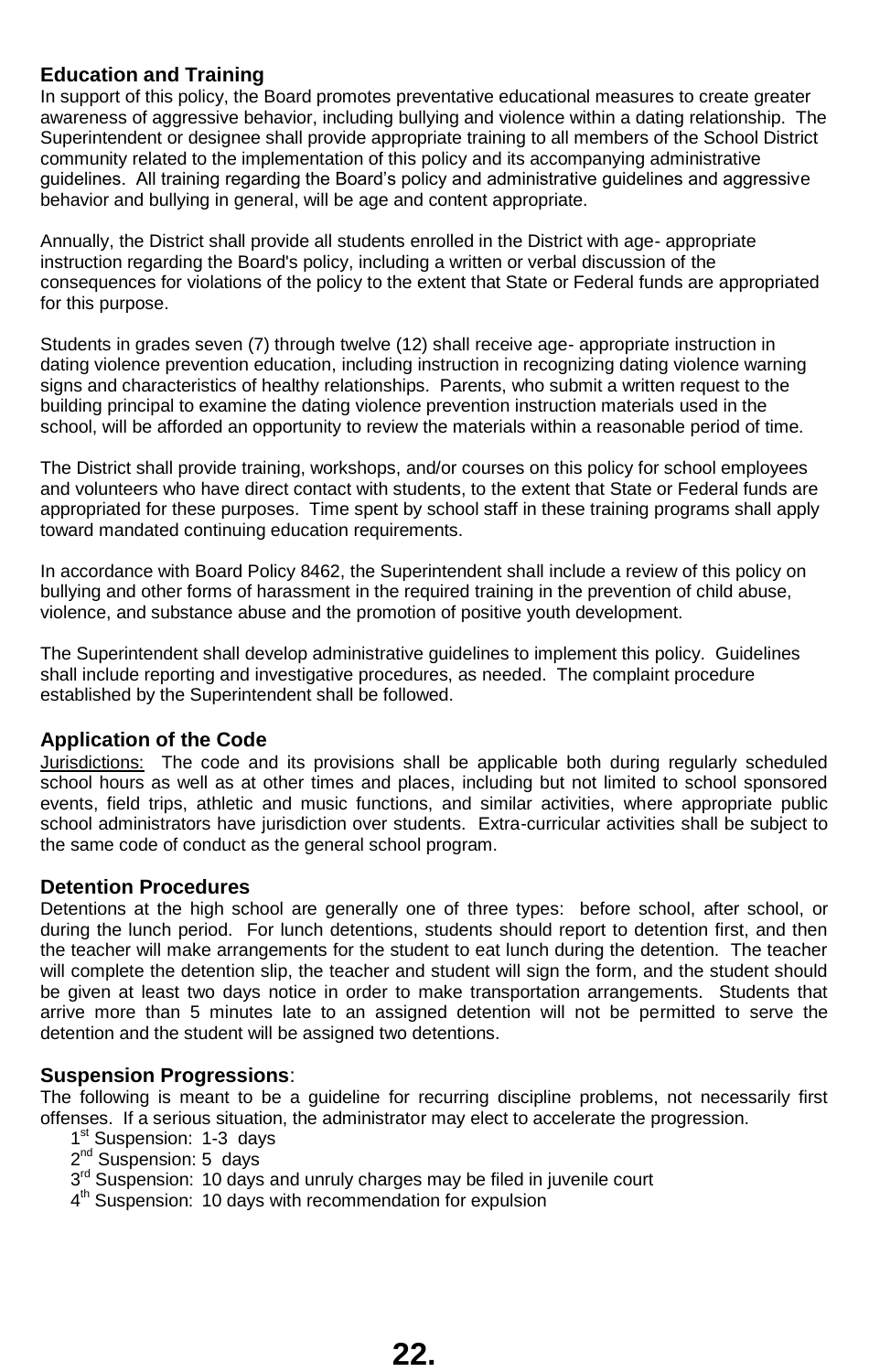# **ACTIVITIES**

### **Dances:**

1. All Ridgewood High School dances will be open to students in grades 9 thru 12 only, who are currently enrolled in Ridgewood High School (this includes Ridgewood Career Center students) and a guest. For a guest to be admitted, the student inviting him/her must record the guest's name in the office no later than Friday afternoon, the day of the dance. Ridgewood High School students are responsible for the conduct of their guests. All guests must be High School Students. Absolutely no students will be permitted below the 9<sup>th</sup> grade level.

2. All dances will be completed by 11:00pm. The principal is authorized to make exceptions to this policy in special cases such as the Homecoming Dance.

3. Smoking, use of tobacco, or alcohol is not allowed anywhere on school property, whether inside or outside the building.

4. No one will be allowed to leave and return, even if one is willing to pay admission again. Anyone violating this policy shall be guilty of trespassing and may be prosecuted.

5. Parents, local ministers and wives, superintendent, principal, assistant principal, sheriff, deputy, faculty, and spouses are in charge.

6. No one will be permitted in any part of the building other than the cafeteria. There is to be no loitering on school grounds during the dance.

### **Class Sales Projects**

Students are required to participate in various class sales projects as freshmen and sophomores, and possibly as juniors and seniors, depending on the class needs. The money raised from these sales goes toward class activities including graduation, prom, and certain student expenses. **Students not participating in class sales projects are required to pay class dues set by class officers.**

# **Flag Auxiliary:**

The auxiliary is part of the marching band. The auditions are held in early spring. The students are judged on flag fundamentals, fundamentals of marching, equipment handling, their ability to learn a routine set to music, and overall appearance. Students who make the auxiliary will practice twice a week. Until practices are set with the rest of the band, they may be required to attend flag camp in June and a mandatory band camp in July. All students involved follow the rules set in the band handbook. The auxiliary, being part of the band, will march in parades, all football games, and any competitions or festivals set by the band director. All performances set by the band director are mandatory for all auxiliary members.

### **Drama Club:**

The Drama Club's primary function is the production of plays. The club meets on a monthly basis with elected officers. During those meetings, the group focuses on a variety of subject matter and topics relating to the performing arts.

### **Chorale:**

This group is a chamber ensemble of approximately 15-25 members, in combinations that provide a musical balance. Eligibility to participate is determined by an audition during the regular choir class. The group performs at various community functions, as well as at the music department concerts. Rehearsals are after school one or two days a week (as necessary for the present goals of the group). The fee will be approximately \$20.00 for a uniform shirt.

### **Foreign Language Club:**

The Foreign Language Club is open to all students who are presently enrolled in or have previously taken a foreign language course at Ridgewood High School. This organization holds several fund raising activities to provide a banquet for members and their families in the spring and to provide supplementary language-related materials and speakers for use in the foreign language classes. Occasionally, language-related social activities are held for RHS members or in conjunction with area high school foreign language clubs.

### **Media Center Club:**

The Media Center Club is open to all past and present student Media Center Service Aides and Volunteers. As service aides, students assist with the daily operation of the Library and Media Center. Although there are required duties each day, service aides also have time to do homework or use the library. As members of the Media Center Club, students may be involved in library promotional activities, social activities, fund raising projects, and service projects.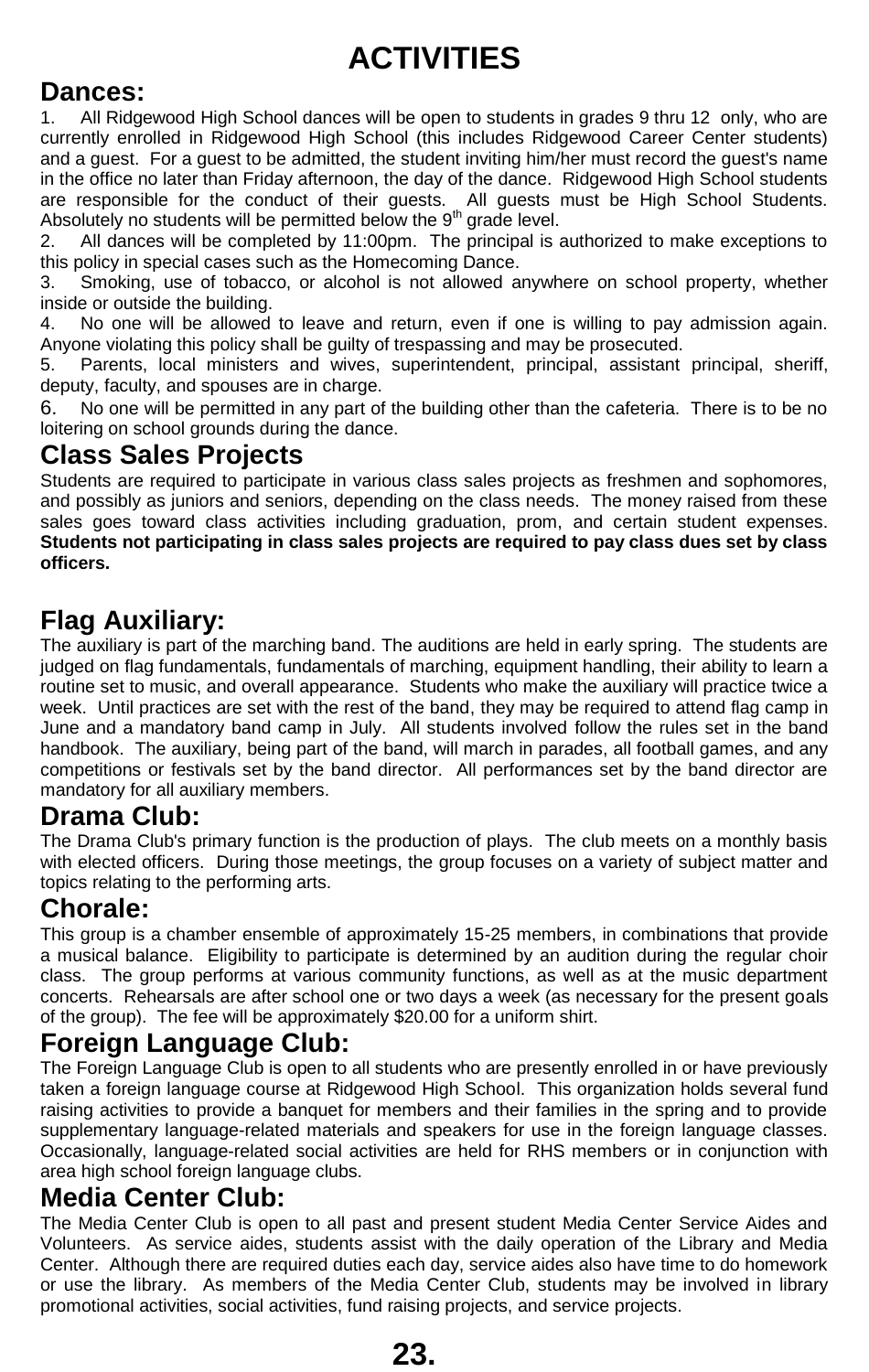### **National Honor Society:**

"Membership in the National Honor Society is an honor bestowed upon a select group of students by the faculty council on behalf of the school faculty" ("National Honor Society at a Glance" NAASP, 1984). The faculty council, comprised of five members, must abide by the National Council's Constitution and the local bylaws, and shall make membership decisions by majority vote.

#### **Eligibility**

Any student in grade 11 or 12 is eligible for consideration for membership in the Ridgewood National Honor Society. The following four areas are guidelines for membership.

**Scholarship:** A student shall have a minimum of a 3.5 as a cumulative grade point average; averages are computed at the close of each semester. There will be no rounding for GPA. Students must also meet these course requirements:

 \* For a student to be **eligible as a junior**, a minimum of four honors and/or CCP courses must be completed by the end of the sophomore year.

 \* For a student to be **eligible as a senior**, a minimum of six honor and/or CCP courses must be completed by the end of the junior year.

 \* To maintain eligibility, a student must have a minimum of a 3.3 grade point average at the end of each semester and must have two honors and/or CCP courses per year.

**Service:** A student shall have 7 activity points (1 point for each active participation) in extracurricular activities, outside organizations. **To maintain active membership each year, a student must complete a pre-approved Community Service Plan. This plan will be approved by the faculty council.**

**Leadership:** A student exemplifies leadership when the student is resourceful, demonstrates initiative, contributes ideas to improve civic life, is able to delegate responsibilities, inspires and demonstrates positive behavior and academic initiative in others, is dependable, and successfully holds positions of leadership in the school community.

**Character:** "A person of character demonstrates the following qualities: trustworthiness, respect, responsibility, fairness, caring, and citizenship." (National Honor Society Handbook, 2016)

Discipline and dismissal procedures shall be explained to members upon induction and are available in writing to anyone on request.

### **Quiz Team:**

The Quiz Team is an extracurricular activity that involves competitive recall of facts from various subject areas. Membership is open to all interested high school students who wish to try out for the team. Practices are held one to two times a week, scheduled at the convenience of the team members. The team participates in the WHIZ quiz competition and tournaments involving schools of the surrounding areas.

### **Student Council:**

Student Council is a governmental organization, that sponsors many school events. Officers are elected each spring by the student body and each class at the beginning of the school year elects representatives. A few of the events that the Student Council sponsors include Homecoming and the MORP Dance. The council is also involved in various service projects each year, such as the senior citizen's dinner. Petitions are available to any RHS student who is willing to participate in the Student Council's many events and projects.

### **Teen Institute:**

Teen Institute is a youth group promoting a drug-free lifestyle. TI organizes and provides drug-free educational activities such as Red Ribbon Week and Prom Promise. Recreational activities such as open gyms and bowling nights are also planned. This organization is very service oriented and participates in many community activities, such as Relay for Life and the Salvation Army Christmas Castle Fund.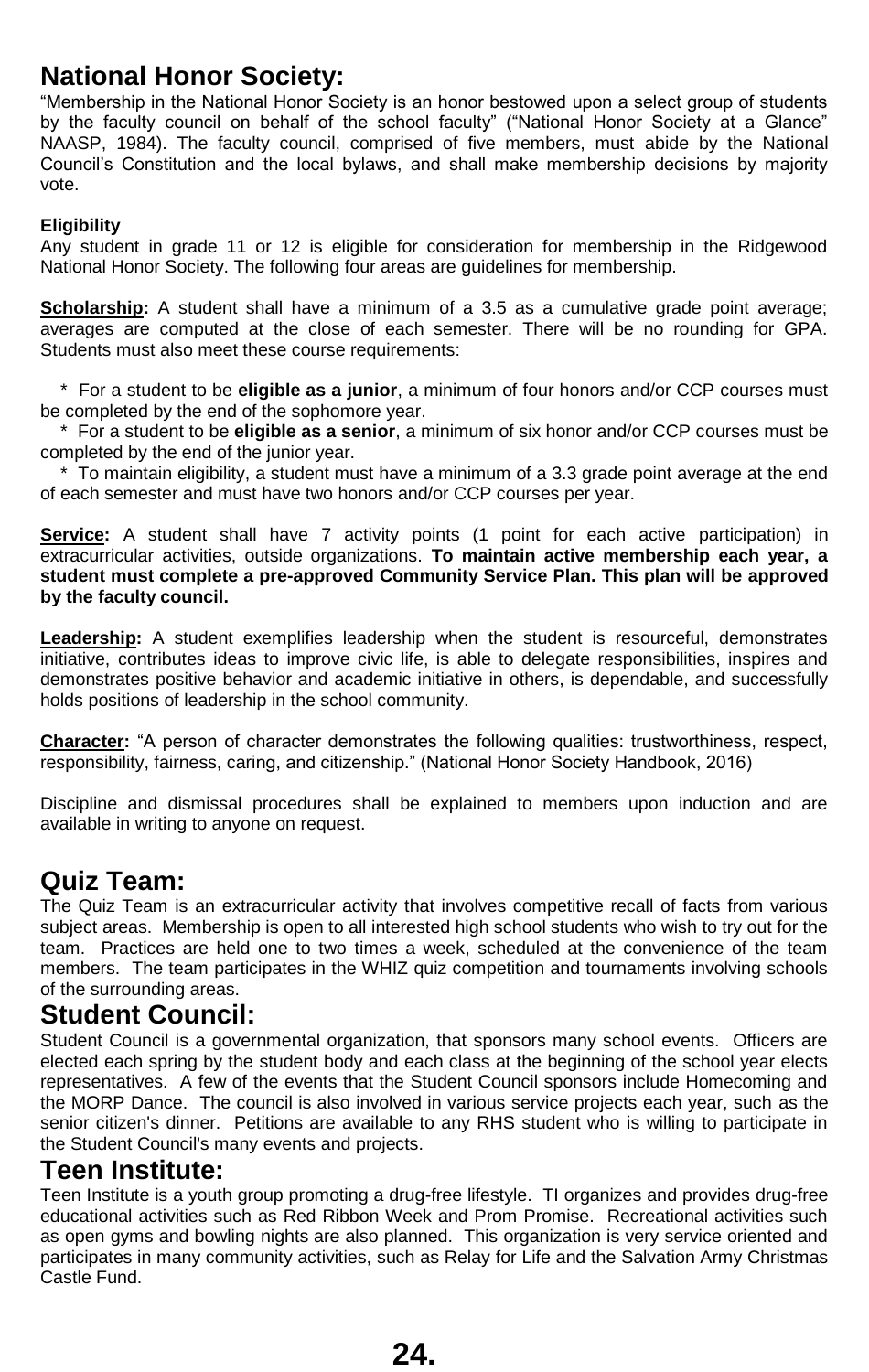# **GENERAL INFORMATION**

### **Assembly Programs:**

These are provided for the students and are a privilege granted only if the students accept responsibility for their own behavior. Students are expected to be courteous and attentive at all assemblies. This privilege is subject to being revoked depending on the student's behavior. Assemblies will normally occur during the enrichment period in order to decrease class interruptions.

### **Auditorium:**

Students are to sit in assigned sections during most assemblies in the auditorium. Seniors will be assigned the front seats. Other classes will be notified of assigned areas. Feet are not to be placed on seats in front or on retaining walls.

### **Deliveries:**

The school will not accept any deliveries such as, Flowers, Balloons, etc. on Valentines Day.

### **Bell Schedule:**

| 7:45  |       |
|-------|-------|
| 7:55  |       |
| 7:55  | 8:35  |
| 8:38  | 9:18  |
| 9:21  | 10:01 |
| 10:04 | 10:44 |
| 10:47 | 11:27 |
| 11:30 | 12:10 |
| 12:13 | 12:53 |
| 12:56 | 1:36  |
| 1:39  | 2:19  |
|       |       |

Courses held in the middle school or agricultural shop may meet at a slightly adjusted time. Teachers will notify students of the class times.

#### **Pep Rally Assembly**

Pep rally assemblies and other assemblies that are necessary at the end or beginning of the school day will result in a change of the bell schedule.

### **Cafeteria:**

The high school maintains a closed campus policy and the cafeteria is to be used by the faculty and students. The cafeteria also provides space for students who carry their lunch. Two separate lunch lines will be implemented; purchase of a regular lunch or to purchase separate items. Prices for lunch are set annually and posted.

### **School Lunch Charges:**

It is the responsibility of the parents to provide for lunch for their children while at school. However, it is important to make sure children receive the nutrition they need to stay focused during the school day. This procedure shall apply in the event that a child neither has a lunch nor the funds to purchase a lunch.

A middle school and high school student (Grades 4 - 12) may charge five (5) meals in succession. After charging five (5) meals an alternative meal will be substituted for the regular meal until charges are paid. An alternative meal consists of cheese or peanut butter sandwich, fruit and milk. A phone call will be made every Tuesday and Thursday once s/he reaches a negative five (5) dollar balance.

#### **All Lunch charges have to be paid by the end of the school year.**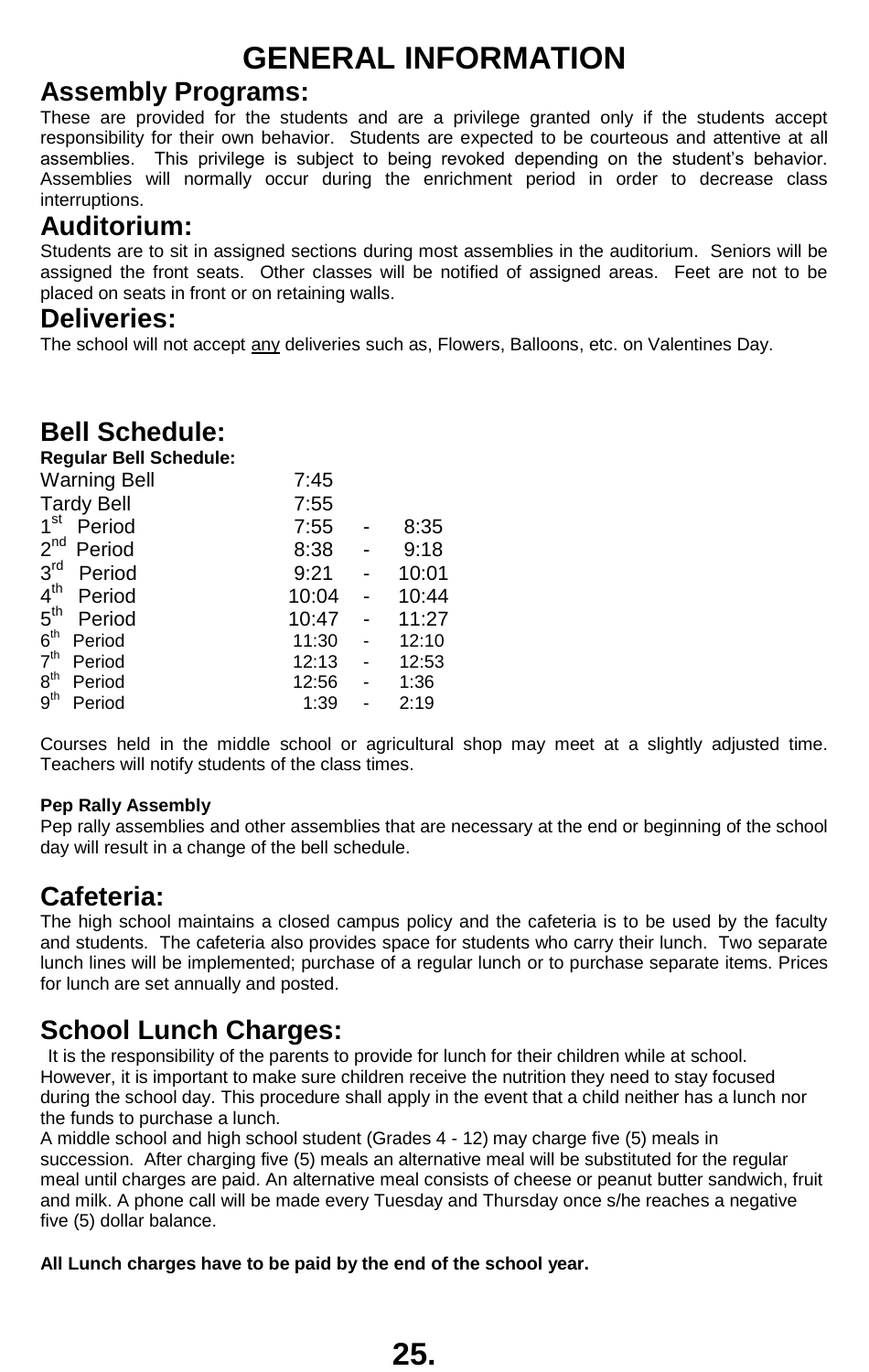## **Change of Address:**

If you have a change of address within the Ridgewood School District, you should report immediately to the school office so that it may be changed on the school records. If you are moving to another district, you should report to the guidance office immediately so that a transcript of your records will be sent to the new school district.

### **Computer Usage:**

The Federal Government mandates that each school has a signed computer user agreement with each student. Any student/parent who refuses to sign the computer user agreement will not be permitted to:

1. receive a school email account

2. use the school's internet service.

#### **BYOT**

The use of personal technology to provide educational material is not a necessity but a privilege. A student does not have the **right** to use his or her laptop, cell phone or other electronic device while at school. When abused, privileges will be taken away. When respected, privileges will benefit the learning environment. Students and parents/guardians participating in BYOT must adhere to all Board policies and the *Ridgewood Local School District Computer Network and Internet Acceptable Use Policy.* 

#### **Additional BYOT Guidelines:**

 Students must complete and submit a 'Request to Bring My Own Technology' form online a[t www.ridgewood.k12.oh.us.](http://www.ridgewood.k12.oh.us/)

 Students take full responsibility for personal digital devices at all times. The school is not responsible for the security of the device

 The school district cannot provide technical assistance or repair on personally-owned devices. Students are directed to the device manufacturer for technical assistance.

• The device may not be used to cheat on assignments or tests or for non-instructional purposes during instructional time.

• The device may not be used to record, transmit or post photographic images or video of a person, or persons on campus during school activities and/or hours unless otherwise directed by a teacher as part of a classroom assignment.

 The device may only be used to access files or internet sites which are relevant to the classroom curriculum. Non-instructional games are permitted at staff discretion.

Students must comply with a teacher's request to turn off the device.

#### **Students acknowledge and agree that:**

 The school's network filters will be applied to the student network access to the internet and shall not be circumvented.

 The school district may collect and examine any device at any time for the purpose of enforcing the terms of this agreement, investigating student discipline issues, or for any other school-related purpose.

 Video-Recording/Digital recording/photographing of any action that violates school rules (such as fighting, obscene gestures, etc.) will be viewed as the individual becoming an active participant in the violation itself, and will be subject to appropriate school discipline.

### **Eighteen Year-Old Policy:**

Although the law recognized the 18 year-old as an adult, the 18 year-old is treated the same as every other student. He/she is subject to the reasonable rules and regulations of the school. School policies, rules, and regulations are not altered for those 18-year-old students.

### **Fees:**

Student fees are determined annually depending upon the enrolled courses.

### **Fire Drills/Tornado Drills/Safe-School Drills:**

Fire or tornado drills, as well as safe-school drills, are held monthly throughout the school year to prepare for emergency situations. Teachers will cover the guidelines with students for each of these events during the first week of school. Students are expected to follow the posted directions in each building location and proceed quietly to the appropriate exit in single file lines. Students not participating appropriately in these drills will be subject to disciplinary action.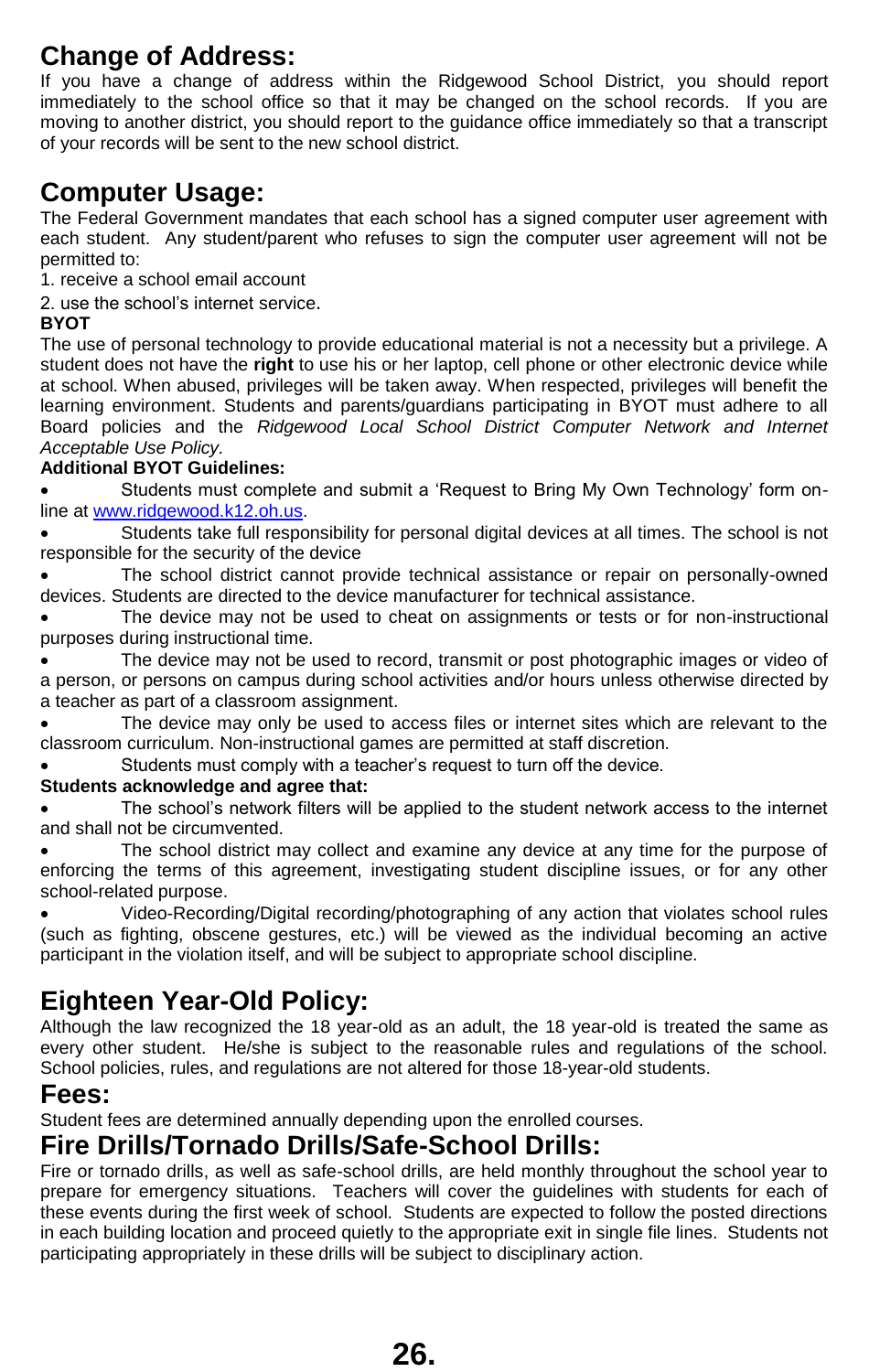# **Food and Beverages:**

Food and beverages are permitted in the cafeteria only, unless prior arrangements have been made with the principal. There is to be no food in the classrooms. Open beverage containers are not to be brought into the school building. Pop and acceptable beverages are permitted during the lunch period only. No pop is to be purchased during the lunch periods. Candy sales for student groups and activities are not permitted during the lunch periods. No food is to be ordered or delivered by/for students (Dari Hut, Subway, etc.) during the lunch period. Food may be brought at the beginning of the day when arriving to school. The principal may authorize pizza, etc., for special events and class parties. Clear unflavored water may be permitted in the classroom.

### **Hall Passes:**

If, for any reason, a student finds it necessary to leave the room, he/she should have a pass from their teacher in charge. This pass should be kept and shown to any teacher he/she may meet on the way. Students are not permitted in the academic hallways before the first bell, or during the lunch period after arriving to the cafeteria. Hall pass usage will be monitored and limited. Student business and restroom breaks should occur between classes, during lunch, and during study halls.

### **Insurance:**

Students may purchase accident insurance at the start of the school year, which covers accidents occurring while they are coming to, at, or on the way home from school. Insurance claim forms can be secured from the school secretary. Fill out the forms and return them to the office. The Ridgewood Local School Board will not be responsible for any students not covered by insurance. Students that turn 18 years old during the school year should use every caution to be positive that they are insured by their family policy or their own policy.

### **Lost and Found:**

Lost and found is in the custodial room. Students should keep lockers locked to avoid the loss of personal items and school-issued textbooks and materials. Lost items will be discarded after nine weeks.

### **Medication:**

The medication policy of the Ridgewood Local School District is as follows:

1. Written permission must be on file in the school office that includes both the signature of the physician and the signature of the parent/guardian. This includes prescription as well as over-thecounter medication. If you do not have a school permission form available when you are at the doctor's office, we can accept the order on a prescription pad.

2. All medication must be in the original container and have an affixed label including the child's name, name of medication, dosage, route of administration, and time of administration. This means we cannot give medication sent to school in baggies or Tupperware containers. All medication will be kept in and dispensed from the office.

3. For students who take medication on a long-term basis for chronic health problems: a new request form must be submitted every year. A new form is also necessary any time there is a change in the medication order.

4. It is advised that the medication and medication forms be brought to the school by the parent/guardian.

5. It is preferred that medication schedules be organized so that medication can be given at home if possible.

### **Privileges:**

Athletics and other extra-curricular activities, field trips, dances, Prom, etc., are examples of activities and events that are student privileges. These events are not student rights and can thus be denied.

### **Release of Directory Information:**

Directory information is defined as a student's name, address, telephone listing, date and birthplace, major field of study, participation in officially recognized activities and sports, weight and height of members of athletic teams, dates of attendance, date of graduation, and awards received. This information may be released to the media or other governmental groups. If parents do not wish to have the school release this information, they should send a written notice to the principal by September 11th of each school year indicating they do not wish to have this information released.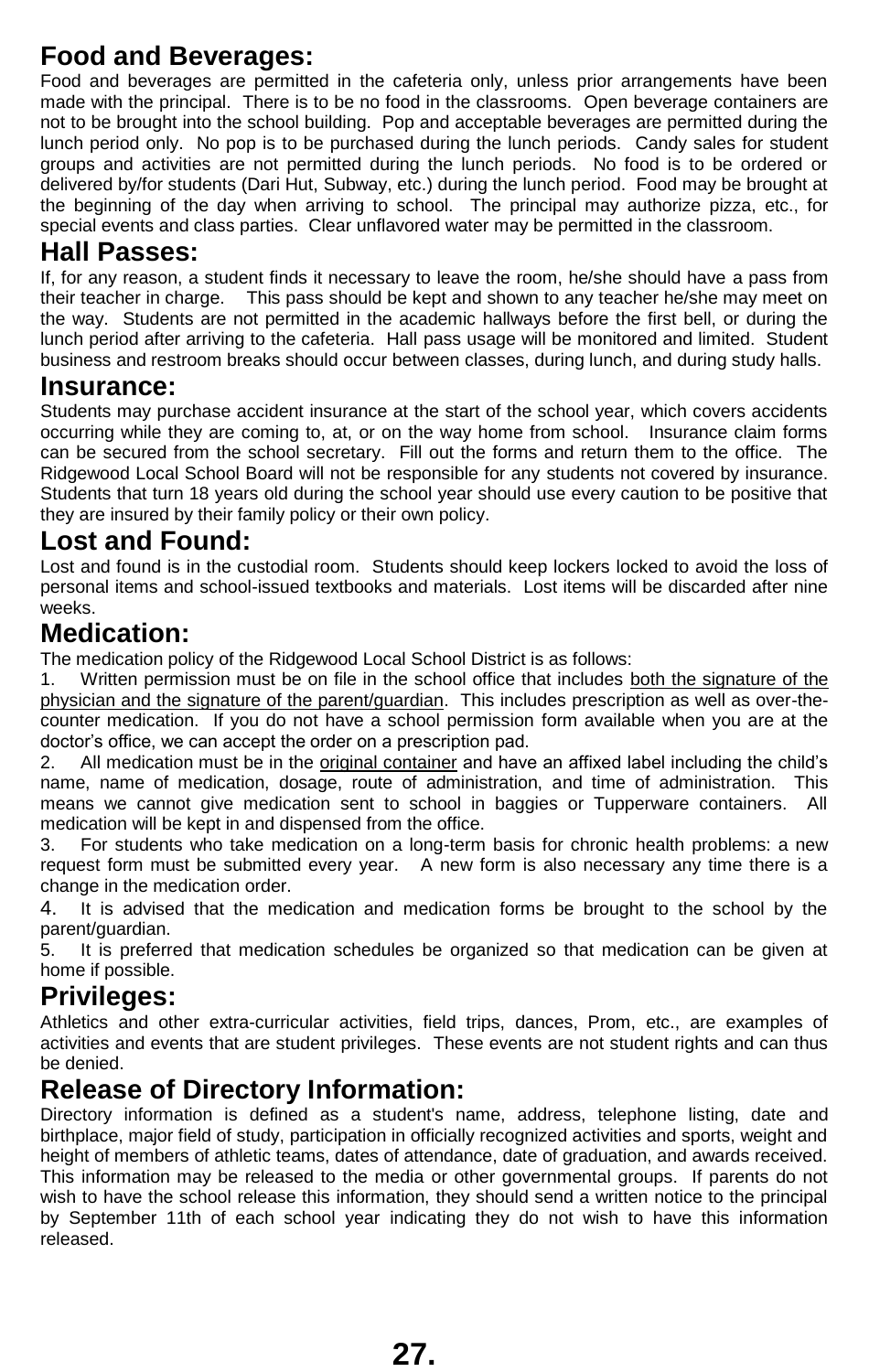### **Romances:**

There is a time and place for everything and school is not the place for obvious expressions of affection. Handholding only is acceptable. Kissing, hugging, or caressing is not acceptable.

### **Security:**

Once school is in session most doors will be locked to restrict entrance. Security cameras will monitor both occupied and unoccupied areas of the building and grounds.

### **Signs:**

Signs must have prior administrative approval before the sign is posted in designated areas set by the school administration.

### **Student Prayer:**

As part of the implementation of the No Child Left Behind Act of 2001 students are awarded the right to pray in public schools. At the same time, School officials may not "compel students to participate in prayer or other religious activities." Nor may teachers, school administrators and other school employees, when acting in their official capacities as representatives of the state, encourage or discourage prayer, or participate in such activities with students.

### **Study Hall:**

Students may only have one study hall in addition to their Enrichment Period.

### **Textbooks:**

Students are assigned textbooks and are expected to pay for lost books or any damages to the books. It is recommended that all books be covered with book covers. All books, agendas, and other items, purchased by the Board of Education are school property. All books are to be well cared for by the student. There should be no doodling or destruction of any school-related materials, and the cover and pages should not be torn out of any books. Students do not own property purchased by the Board of Education unless the instructional work has concluded and the teacher has distributed books to the student.

### **Visitor Entrance:**

All visitors must use the main entrance and report directly to the main office for a school visitor pass. All entrances will be locked once school is in session. Absolutely no visitors are permitted to shadow any student during the school day.

### **Video Monitors:**

Video monitors have been placed throughout the high school. Students are advised that the video monitors will record student actions inside and outside of the school building.

### **Rights of Parents and Students:**

The No Child Left Behind Act of 2001 requires schools to notify parents and students of their rights with regard to certain items and information. The following statements address these rights.

### **Right to Review Teacher Qualifications:**

Parents have the right to know the professional qualifications of the classroom teachers who instruct their child. Federal law allows parents to request the following information about each of their child's teachers:

1. Whether Ohio Department of Education has licensed or qualified the teacher for the grades and subjects he or she teaches.

2. Whether Ohio Department of Education has decided that the teacher can teach in a classroom without being licensed or qualified under state regulations because of special circumstances.

3. The teacher's college major, whether the teacher has any advanced degrees, and if so, the subject(s) of the degrees.

4. Whether any teachers' aides or similar paraprofessionals provide service to their child, and if they do, their qualifications.

### **Rights With Respect to Student's Education Records:**

1. The right to inspect and review the student's education records within 45 days of the day a school receives a written request identifying the record(s) to be inspected. The principal will notify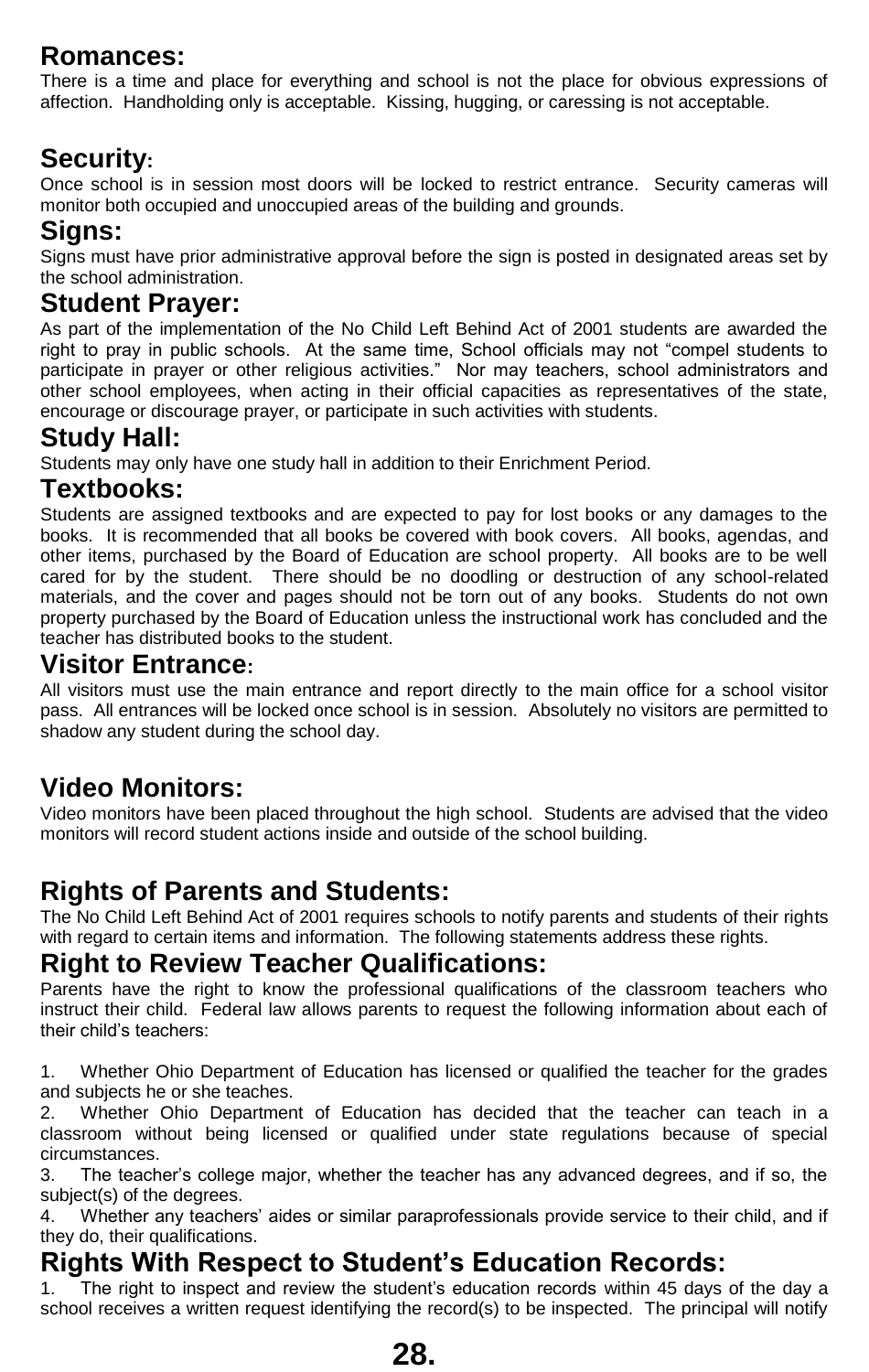the parent of the time and place where records may be reviewed.

2. The right to request the amendment of the student's education records. The parent shall submit the request in writing, clearly identify the part of the record to be changed, and specify why the part is inaccurate. If the school decides not to amend the record, the school will notify this decision to the parent in writing. The parent will also receive information regarding hearing procedures they may wish to pursue.

3. The right to consent to disclosure of personally identifiable information obtained in the student's education records. One exception, which permits disclosure without consent, is disclosure of education records to school officials of another school district in which a student seeks or intends to enroll. A school may disclose "directory information" without written consent in certain publications (yearbook, academic and attendance lists, program announcements, school and district newsletters, local news publication).

If you do not want the school to disclose directory information from your child's education records, please notify the school principal, in writing, by September  $10<sup>th</sup>$  of each school year. Directory information which would be disclosed by the school is:

Student's name Address Telephone listing Grade level Current school of attendance Participation in academics/other activities Honors and awards received Photograph or video

### **Protection of Pupil Rights Amendment:**

The Protection of Pupil Rights Amendment is intended to protect the rights of parents and students in two ways:

1. It seeks to ensure that school and contractors obtain written parental

consent before minor students are required to participate in any ED-funded survey, analysis, or evaluation that reveals information concerning:

a. Political affiliations;

- b. Mental and psychological problems potentially embarrassing to the student and his/her family;<br>c. Sex behavior and attitudes;
- Sex behavior and attitudes;
- d. Illegal, anti-social, self-incriminating, and demeaning behavior;

e. Critical appraisals of other individuals with whom respondents have close family relationships;

f. Legally recognized privileged or analogous relationships, such as those of lawyers, physicians, and ministries; or

g. Income (other than that required by law to determine eligibility for participation in a program or for receiving financial assistance under such program.

2. Parents who believe their rights have been violated may file a complaint, stating specific allegations of fact, giving reasonable cause to believe that a violation occurred. The name and address of the office to file a complaint is:

> Family Policy Compliance Office U.S. Department of Education 400 Maryland Avenue, SW Washington, D.C. 20202-4605

## **Credit Flexibility:**

The credit flexibility initiative is part of a statewide effort to increase learning and engagement and help students graduate ready for success in college and careers. In addition to earning credit by successfully completing tradition courses, the credit flexibility program provides new options for students including:

Earning credit by demonstrating mastery of the essential content of a traditional course by "testing out," presenting a portfolio documenting mastery, or a combination of both.

- Successfully completing a mentorship, internship, educational travel, or service learning program aligned to the academic curriculum.

- Successfully completing an online course or academic summer or after-school program aligned to the school curriculum.

- Successfully completing a "hybrid" learning experience that may combine any of the options above as well as units of traditional courses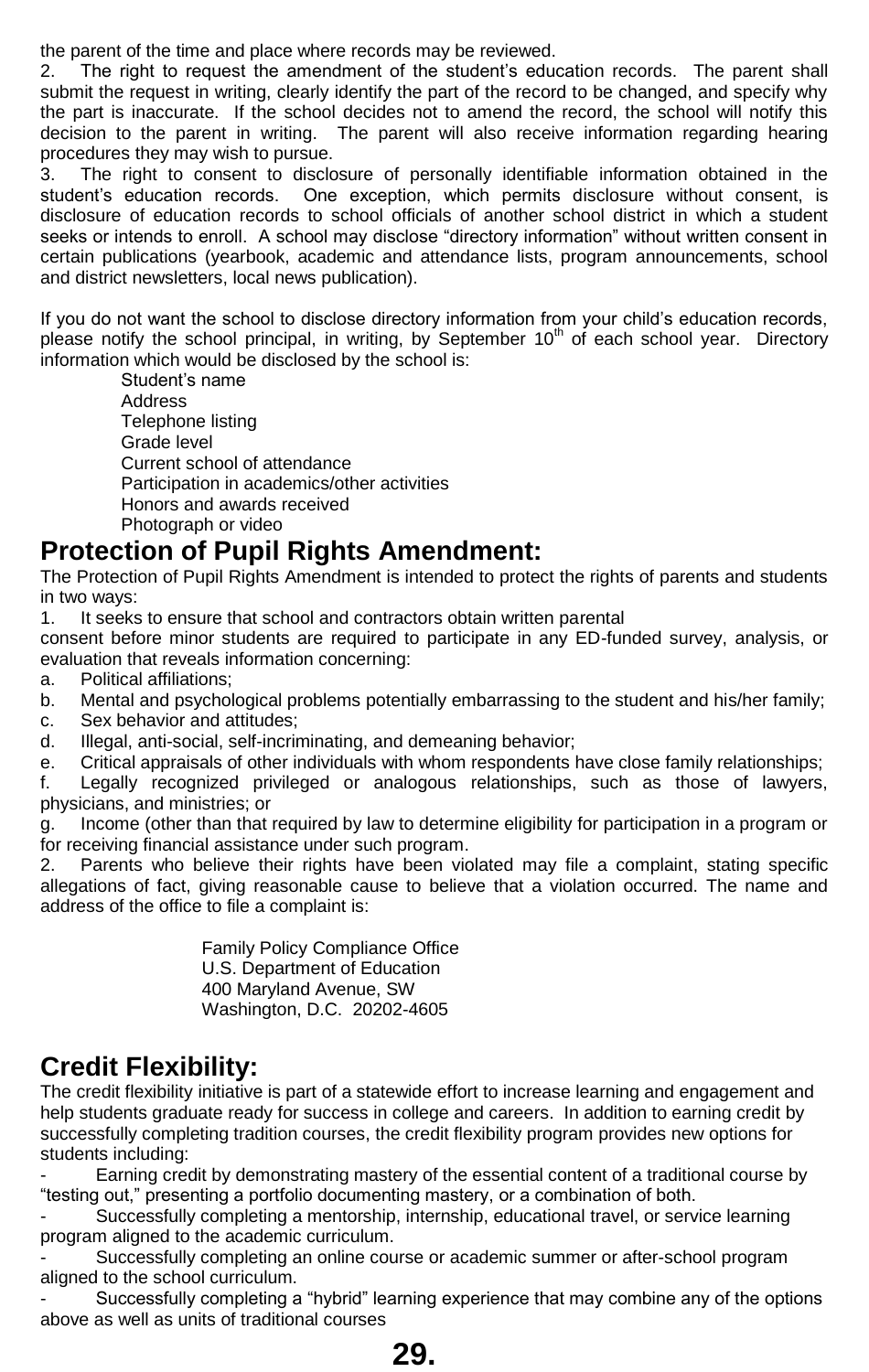# **Rights of Homeless Parents and Children:**

Your child has the right to:

- 1. Go to school, no matter where you live or how long you have lived there.
- 2. Stay in the school that he or she was attending before becoming homeless or the school he or she last attended, if that is your choice and it is feasible.
- 3. Enroll in school immediately, even if you do not have all paperwork, such as your child's school or medical records.
- 4. Access the same special programs and services that are provided to other children including special education, migrant education, and vocational education.
- 5. Receive the same public education that is provided to other children, including preschool.

If your child is assigned to a school not of your choosing, the school district must explain its decision in writing. You have the right to appeal the district's decision regarding the school to which your child has been assigned. Your child has the right to go to the school of your choice while the dispute is being resolved.

How can you help your child?

- Make sure your child attends school every day.
- Read to your child. Even a few minutes a day makes a difference.
- Make education a family priority.
- Help your child develop good study habits.
- Meet with your child's teacher and other school personnel.

### **Information and resources can be accessed at: [www.ed.gov](http://www.ed.gov/) or (800) 872-5327**

### **Combined Notice**

The Ridgewood Local School District does not discriminate on the basis of race, color, natural origin, sex, disability, or age in its programs and activities. The following people have been designated to handle inquiries regarding the non-discrimination policies:

Joanna Seek, Psychologist

301 South Oak Street, West Lafayette, Ohio 43845 740-545- 5312, [Joanna.seek@ridgewood.kl2.oh.us](mailto:Joanna.seek@ridgewood.kl2.oh.us)

Todd Stoffer, Ridgewood High School Principal 602 Johnson Street, West Lafayette, Ohio 43845 740-545-6345, [todd.stoffer@ridgewood.kl2.oh.us](mailto:todd.stoffer@ridgewood.kl2.oh.us)

For further information on the notice of non-discrimination, visit: <http://www.ed.gov/about/offices/list/ocr/docs/nondisc.ht>